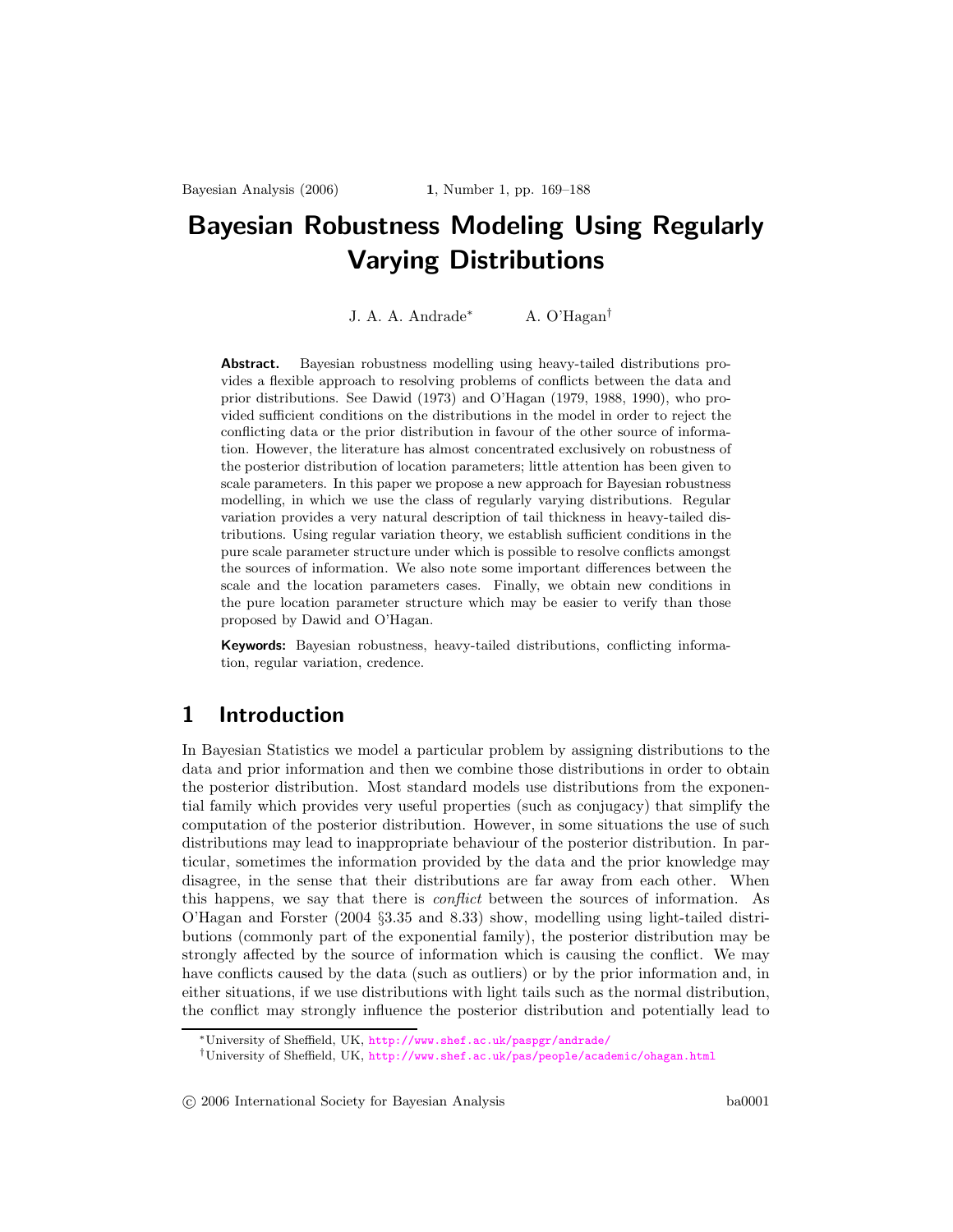inappropriate conclusions.

This behaviour was first observed by de Finetti (1961) and described by Lindley (1968) who suggested that if we used heavy-tailed distributions rather than normal distributions the posterior distribution would become more robust to anomalies like outliers. Investigating this idea, Dawid (1973) established conditions in the data and the prior distributions under which it is possible to achieve outlier rejection in models with pure location parameter structure. Thus, in problems where the parameter of interest is a location parameter, modelling satisfying Dawid's conditions the posterior distribution will reject the outliers if they are sufficiently far from the rest of information. This idea was also adapted to the case in which the prior information is causing the conflict, allowing to reject the prior information in favour of the data.

A long literature followed this idea. O'Hagan (1979) proposed alternative conditions which are easier to verify than Dawid's conditions. Also O'Hagan (1988, 1990) gave some examples in the context of one-way analysis of variance as well as some asymptotic properties of heavy-tailed distributions. Le and O'Hagan (in their papers of 1994 and 1998) extended the theory to the bivariate case, focusing on the tail behaviour. Also, they proposed bivariate heavy-tailed distributions whose tails decay at different rates in different radial directions. Haro-López and Smith (1999), working within the multivariate v-spherical family (Fernandez et  $al$ , 1995), proposed some conditions on location and scale parameters in order to bound the influence of the likelihood over the posterior distribution, they find bounds for the difference between the posterior and the prior expectation of a function of interest as the observations tend to infinity. However, they do not compute the limiting posterior distribution as the observations become large. Also, their conditions are quite difficult to verify, mainly the evaluation of uniform convergence limits of quotients of distributions. See Haro-López and Smith (1999).

Apart from Haro-López and Smith v-spherical conditions, the theory developed until now has mostly concentrated on location-parameter structures and little attention has been given to scale parameter structures. In this work we bring the theory of regular variation into the context of Bayesian robustness modelling and, we propose sufficient conditions in the univariate scale-parameter structure, based on a different class of heavy-tailed distributions, namely the regularly varying distributions, to those considered by Dawid (1973) and O'Hagan (1979).

In the next section we will provide a formal definition of regular variation as well as some relevant properties for our theory. Also, we show how regular variation theory relates to Bayesian robustness modelling. In Section 3 we present new results on the asymptotic behaviour of the posterior distribution of a pure scale parameter. Under regular variation conditions, robust resolution of conflicts is achieved, but the rejected information source nevertheless exerts some influence even in the limit. In Section 5 we propose new conditions in the pure location parameter case based on regularly varying densities. We use a simple example of the pure scale case (Section 4) to show how the theory deals with outliers in practice. Finally, we conclude by making some general comments on the theory.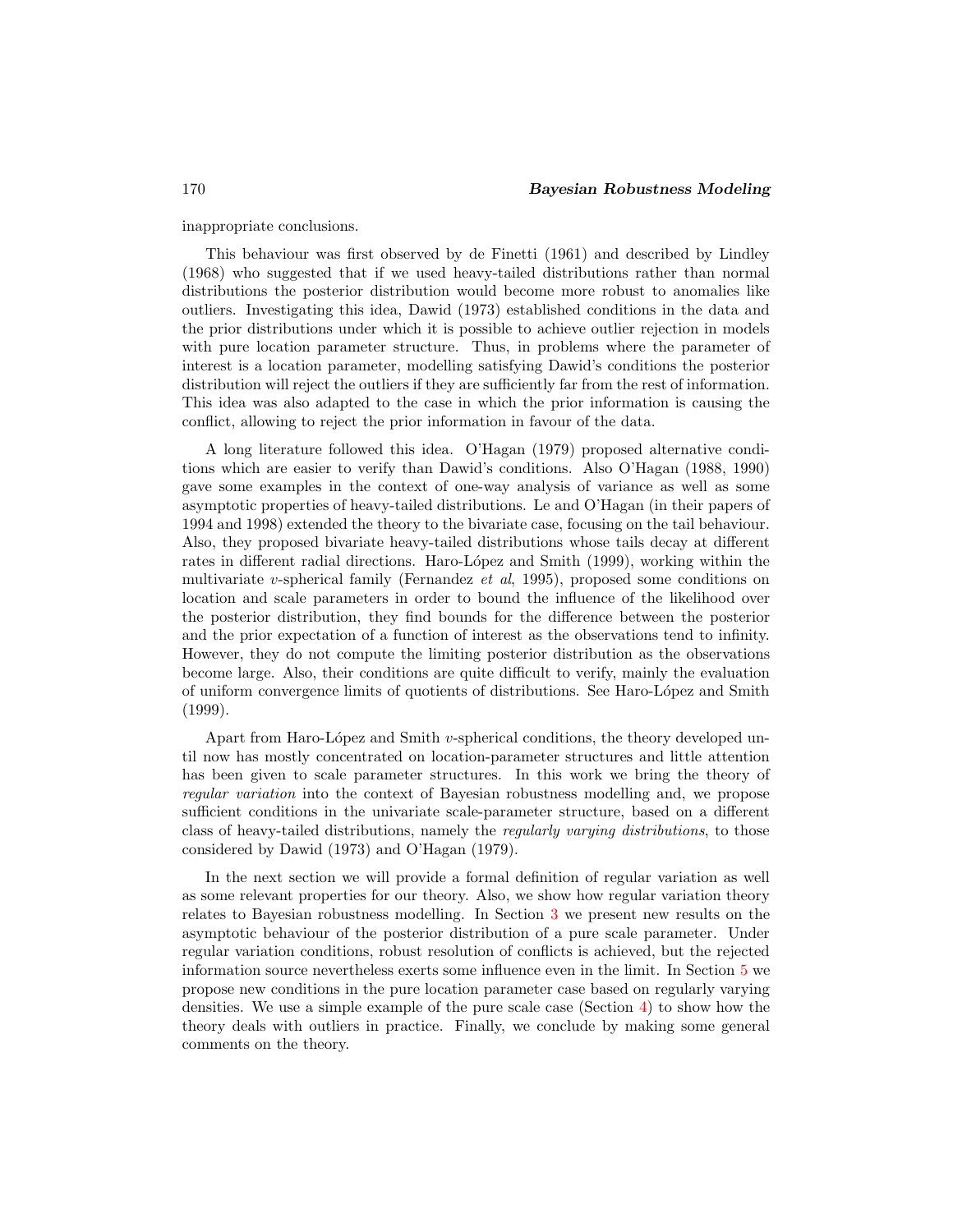# 2 Regularly varying functions

### 2.1 Definition and properties

The theory of regular variation was initiated by Karamata (1930) who developed it to solve some problems in Tauberian theory, since when many authors have applied the theory in probability. See for instance, Feller (1971, Chapter VIII) and the extensive works of Aljančić, Bojanic and de Haan, which are deeply discussed by Bingham et al (1987).

**Definition 2.1 (Regular variation).** We say that a measurable function  $f$  is regularly varying at  $\infty$  with index (order)  $\rho$ , which we write  $f \in R_\rho$ , if  $\rho \in \mathbb{R}$  and

$$
\frac{f(\lambda x)}{f(x)} \longrightarrow \lambda^{\rho} \quad (x \to \infty) \,\forall \lambda > 0. \tag{1}
$$

In particular, if  $\rho = 0$  then we say that f is *slowly varying*, we write  $f \in R_0$ . The set of all regularly varying functions is  $R = \{R_\rho : -\infty < \rho < \infty\}$ . By the Characterisation Theorem (Bingham et al, 1987), a function f is regularly varying with index  $\rho$  if and only if it can be written as  $f(x) = x^{\rho} \ell(x)$  for  $\rho \in \mathbb{R}$  and  $\ell \in R_0$ .

Sometimes the behaviour of f for values of x on the left-hand tail may be of interest. In this case, if  $f(\lambda x)/f(x) \to \lambda^{\rho}$ , as  $x \downarrow -\infty$ , then we say that f is regularly varying at  $-\infty$  with index  $\rho$ , we write  $f \in R_{\rho}(-\infty)$ . Furthermore, if  $f : \mathbb{R}^+ \to \mathbb{R}^+$  and  $f(\lambda x)/f(x) \to \lambda^{\rho}$ , as  $x \downarrow 0$ , then we say that f is regularly varying at the origin with index  $\rho$ , we write  $f \in R_{\rho}(0+)$ .  $f(x) \in R_{\rho}(0+)$  is equivalent to  $f(1/x) \in R_{-\rho}$  and  $f(x) \in R_\rho(-\infty) \Leftrightarrow f(-x) \in R_\rho.$ 

Some properties of regularly varying functions are quite easy to prove (see Bingham *et al*, 1987). If  $f \in R_\rho$ , then  $f(x)^\alpha \in R_{\alpha\rho}$  ( $\rho, \alpha \in \mathbb{R}$ ). Suppose  $f_i \in R_{\rho_i}$  ( $i = 1, 2$ ), then  $f_1 + f_2 \in R_{\max\{\rho_1, \rho_2\}}$  and  $f_1 \times f_2 \in R_{\rho_1 + \rho_2}$ . Also, if  $\rho_2 > 0$ , then  $f_1(f_2(x)) \in R_{\rho_1 \rho_2}$ .

Another important concept is the asymptotic equivalence of functions. We say that  $\phi(x)$  and  $\psi(x) \neq 0$  are asymptotically equivalent at infinity, written  $\phi(x) \sim \psi(x)$  as  $x \to \infty$ , if  $\phi(x)/\psi(x) \to 1$   $(x \to \infty)$ .

The following results are discussed in depth by Bingham et al (1987).

**Lemma 2.2.** If f is regularly varying of index  $\rho$  then for any chosen  $A > 1$  and  $\delta > 0$ there exists  $X = X(A, \delta)$  such that

$$
f(w)/f(z) \le A \times \max\{(w/z)^{\rho+\delta}, (w/z)^{\rho-\delta}\}, \forall (w \ge X, z \ge X).
$$

Proof. See Bingham et al (1987) - Theorem 1.5.6, Page 25.

Equivalently, if  $w > z$ ,  $A^{-1}(w/z)^{\rho-\delta} \le f(w)/f(z) \le A(w/z)^{\rho+\delta}$ , for z sufficiently large (see Resnick, 1987). In particular, if  $f = \ell$  is slowly varying and  $\ell$  is bounded

 $\Box$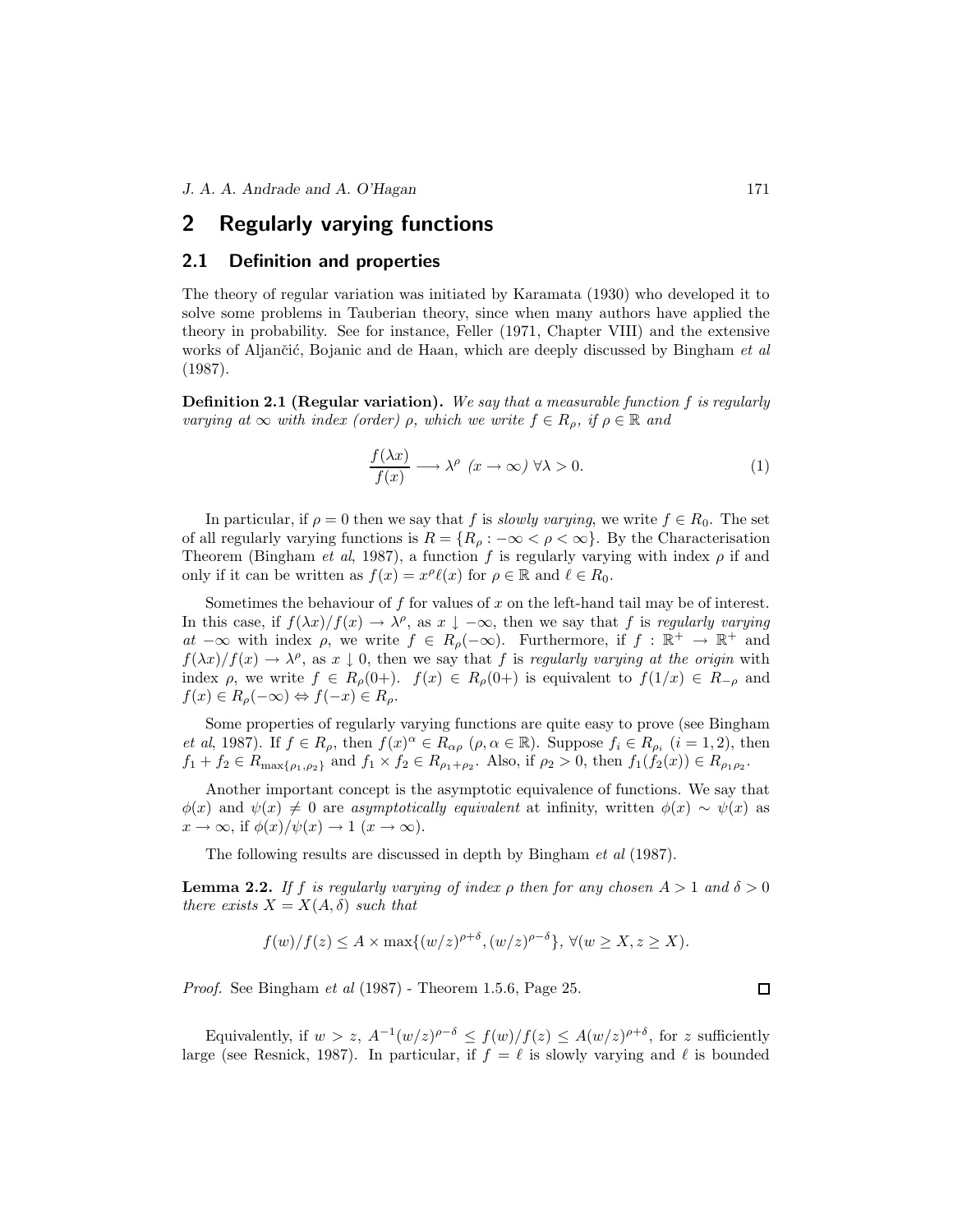$\Box$ 

away from 0 and  $\infty$  on every compact subset of  $[0, \infty)$ , then for every  $\delta > 0$  there exists  $A' = A'(\delta) > 1$  such that

$$
\ell(w)/\ell(z) \leq A' \times \max\{(w/z)^{\delta}, (w/z)^{-\delta}\},
$$
 for all  $(z > 0, w > 0)$ .

Lemma 2.2 is well known as Potter's Theorem (due to Potter, 1942) and establishes global bounds for the quotient  $f(w)/f(z)$  as w and z become sufficiently large.

**Lemma 2.3.** If  $\ell \in R_0$  is measurable and  $\alpha < -1$ , then  $\int^{\infty} x^{\alpha} \ell(x) dx < \infty$ .

Proof. See Bingham et al (1987) - Proposition 1.5.10, Page 27.

Lemma 2.3 provides a sufficient (but not necessary) condition for the existence of integrals involving regularly varying functions.

#### Rapid variation

The class of rapidly varying functions (de Haan, 1970) contains those functions that do not satisfy the limit (1), or more simply, it embraces functions with decay or growth faster than any power function of finite order.

**Definition 2.4.** A measurable function  $f : [A, \infty) \to (0, \infty)$  is rapidly varying of index  $\infty$ , which we write  $f \in R_{\infty}$ , if for  $\lambda > 1$ 

$$
f(\lambda x)/f(x) \to \infty \ (x \to \infty),
$$

and rapidly varying of index  $-\infty$ , written  $f \in R_{-\infty}$ , if for  $\lambda > 1$ 

$$
f(\lambda x)/f(x) \to 0 \ (x \to \infty).
$$

Note that Definition 2.4 can be easily adapted to the left-hand tail, i.e. considering  $x \downarrow -\infty$ . Also, notice that rapid variation is intimately connected with regular variation, since rapid variation is essentially the limit  $(1)$  with infinite index, but as Seneta  $(1976)$ points out, this may be misleading. For our purpose, "regular variation" will always mean finite index.

#### 2.2 Regular variation and heavy tails

Regular variation theory is widely used in the context of stable laws, which has direct applications to domains of attraction and extreme value theory. In these contexts, the idea of heavy-tailed distributions is defined in terms of the distribution function because many results can be simplified by the monotonicity property of the distribution function (e.g. Resnick (1987), Geluk (1996), Athreya et al (1998)). In our context we define heavy tails directly through the probability densities in order to avoid dealing with the usual integrals yielded by the distribution function. In terms of regular variation, in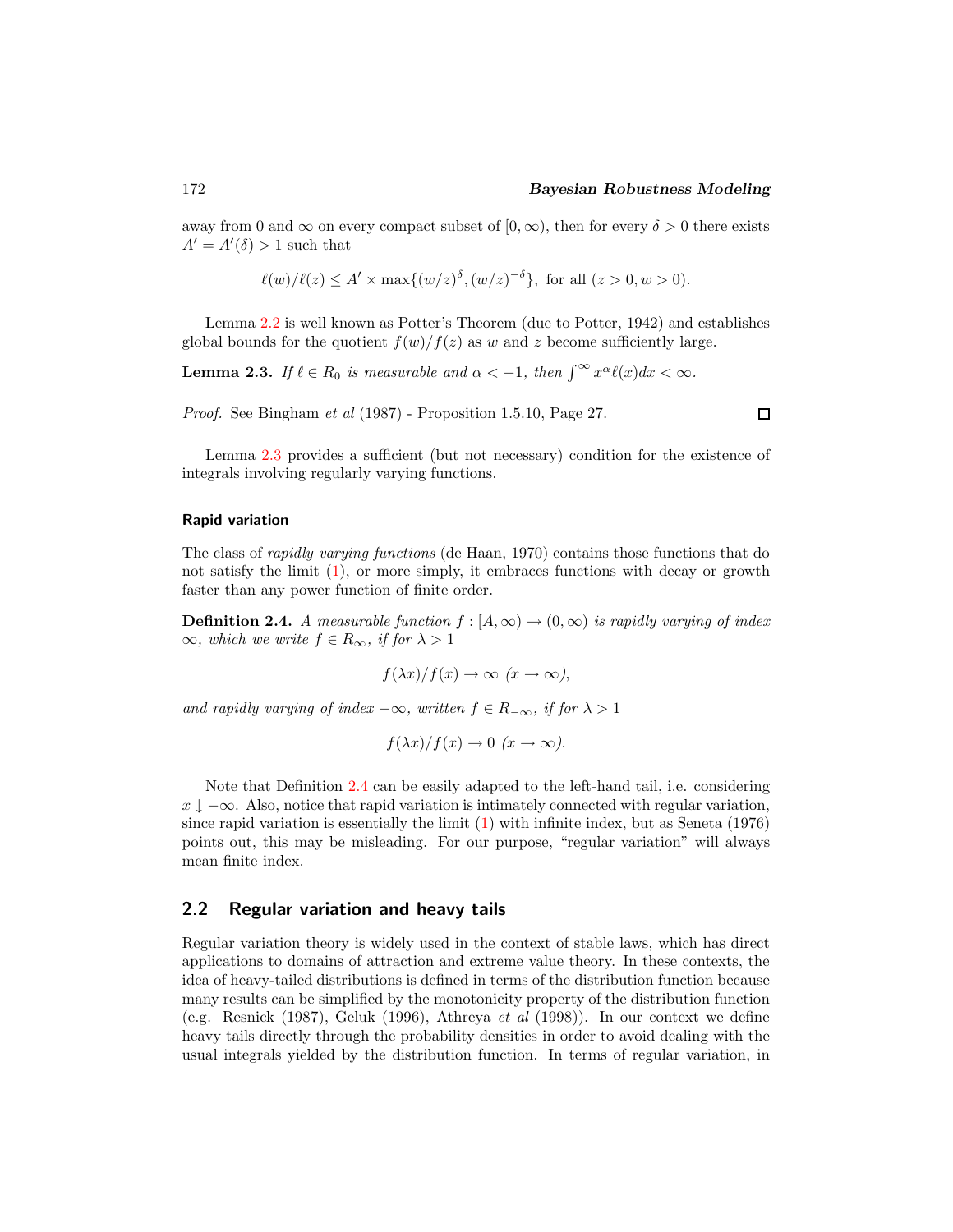$\mathbb{R}^1$ , the tail behaviour of the probability density is equivalent to the growth order of the distribution function. See Karatama's Theorems (Bingham et al §1.5).

Observe that Definition 2.1 is closely related with tail behaviour of f, if  $f \in R_{-\rho}$  as  $x \to \infty$ , then the right-hand tail of f decays at an order  $\rho$ , that is the right-hand tail of  $f(x)$  behaves like a power function of order  $-\rho$  for x sufficiently large. In probability theory, regular and rapid variation can be used to describe the speed at which the tails of a p.d.f. decay to zero. Thus, we define heavy- and light-tailed distributions in terms of regular and rapid variation, respectively.

Precisely, we say that a density f is a heavy-tailed distribution if  $f \in R$ . Similarly, a density f is a *light-tailed* distribution if  $f \notin R$  ( $f \in R_{-\infty}$ ). In particular, if  $f(x)$  is skewed, its left- and right-hand tails can decay at different rates, thus we also can use the definition of regular variation to account for the behaviour of the left- and righthand tails of f. If  $X > 0$ , we say that f has heavy left-hand tail if  $f(x) \in R$  (as  $x \downarrow 0$ ) or that f has heavy right-hand tail if  $f(x) \in R$  (as  $x \to \infty$ ). Of course, if  $X \in \mathbb{R}$  we assess the tail behaviour of f as  $x \downarrow +\infty$  and  $x \downarrow -\infty$ . Furthermore, although we can think of regular variation at a finite point, here we will be interested specifically in unbounded random variables, e.g.  $X \in (-\infty, \infty)$ ,  $X \in (0, \infty)$ , etc, since we will be investigating the behaviour of the posterior distribution as some observations tend to infinity.

It is easy to verify that a  $t$  distribution with  $d$  degrees of freedom is heavy-tailed (both tails), whereas the normal distribution is light-tailed.

### 2.3 Credence

In general, we model a certain phenomenon of interest by translating each item of evidence that we have about it (data or prior knowledge) into a probability law, i.e. we assign a probability density which we believe is reasonable to describe the phenomenon. The relevance or the weight attached to the information provided by the data or prior knowledge is implicit in the chosen probability density. In general, the variance or precision indicates how informative an information source is, and how much weight it gets in synthesis with other sources of information. But when the sources of information conflict then credence or tail weight is what matters, since conflicts are characterised by events occurring far into the tails. Thus, the speed at which the tails of the probability density decay to zero determines the importance of the source of information in the model. See discussion in O'Hagan and Forster (2004, §3.34 and §8.50-8.62).

This property of probability densities was studied by O'Hagan (1990), who introduced another measure of tail weight, namely *credence* of information, which is essentially the representation of how much we are prepared to believe in one source of information rather than another in the case of conflict. For instance, if we believe that the process that generated a sample may produce outlying information, then we represent this belief by means of credence, that is we choose a distribution for that sample which has small credence.

Credence as defined by O'Hagan (1990) concerns basically distributions whose tails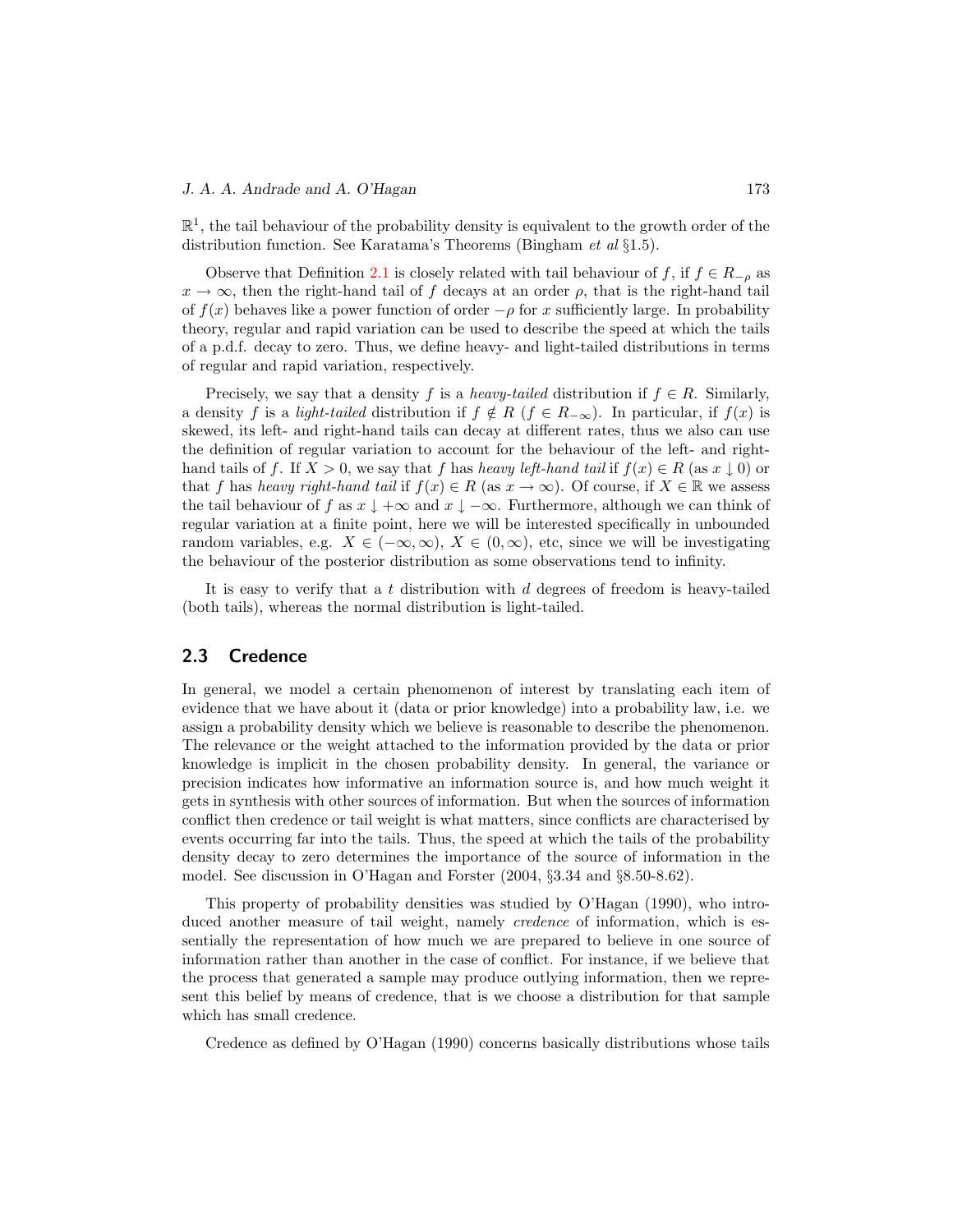behave like  $|x|^{-\rho}$  as  $|x| \to \infty$  and this class of distributions is a special case of regular variation, since  $f(x) \sim |x|^{-c}$  implies  $f \in R_{-c}$ . As a consequence, we can interpret the regular variation index as Credence. Moreover, the regular variation index provides a more general interpretation of credence in the sense that now we can think of *left- and* right-credence, that is, we can regard distributions with different left- and right-hand tails behaviour. In particular, this is quite important in scale structures, where the leftand right-hand tails always decay at different rates, hence it is natural to have different credences of observations occurring on each side of the distribution. We broaden the concept of credence for distributions with any tails behaviour, which also accounts for the left- and right-hand tails.

**Definition 2.5 (RV-Credence).** If  $f(x) \in R_{-c}$  (c > 0) as  $x \to \infty$ , then we say that the right (finite) RV-Credence of f is c, likewise, if  $f(x) \in R_{-d}$   $(d > 0)$  as  $x \to -\infty$ , the left (finite)  $RV$ -Credence of f is d.

The notion of RV-Credence can be extended to light-tailed densities. We simply say that all light-tailed distributions have infinite RV-Credence, by means of Definition 2.4. We use the term "RV-Credence" alone to mean finite RV-Credence. Also, when the RV-Credence refer to the right side of the distribution we omit the term "right", writing just "RV-Credence". Obviously, if f is symmetric the left and right RV-Credences coincide. For positive random variables the left RV-Credence is taken as  $x \to 0^+$ . Similarly to O'Hagan (1990), RV-Credence is positive by definition and will always express how credible a piece of information is.

For instance, suppose  $f(x|\theta)$  is a t distribution with mean zero and variance  $\theta$ , then  $f \in R_{-(d+1)}$  as  $|x| \to \infty$ , which means that its tails decay at an order  $d+1$ . In pure location structures the likelihood  $L_x(\mu) = f(y - \mu)$  has exactly the same credence as the data distribution, we just transpose the tails. However, observe that in the scale parameter case, the likelihood  $L_x(\theta) = f(x|\theta)$  is a function of  $\theta$ , hence the left-hand and right-hand tails will decay at different rates, precisely  $L \in R_{-1}$  as  $\theta \to \infty$  and  $L \in R_d$  as  $\theta \downarrow 0$ . In this way, the RV-Credence becomes quite useful, since it allows us to account for the behaviour of both tails of the likelihood.

## 3 Scale parameter structure

### 3.1 Rejecting data information

The general idea of robustness modelling is to assign suitable distributions to the data and the prior information in such a way that those distributions express our belief of which source of information might produce conflicting distributions. The simplest and most common case of conflict is when there are outliers in the sample. Thus, for instance, if we suspect that the way some particular data were collected might produce atypical observations, then we should choose suitably the distributions in the model so that those atypical values do not affect the posterior distribution. More precisely, by assigning a regularly varying (heavy-tailed) distribution to the data and some distribution with lighter tails to the prior information, the posterior distribution will be less influenced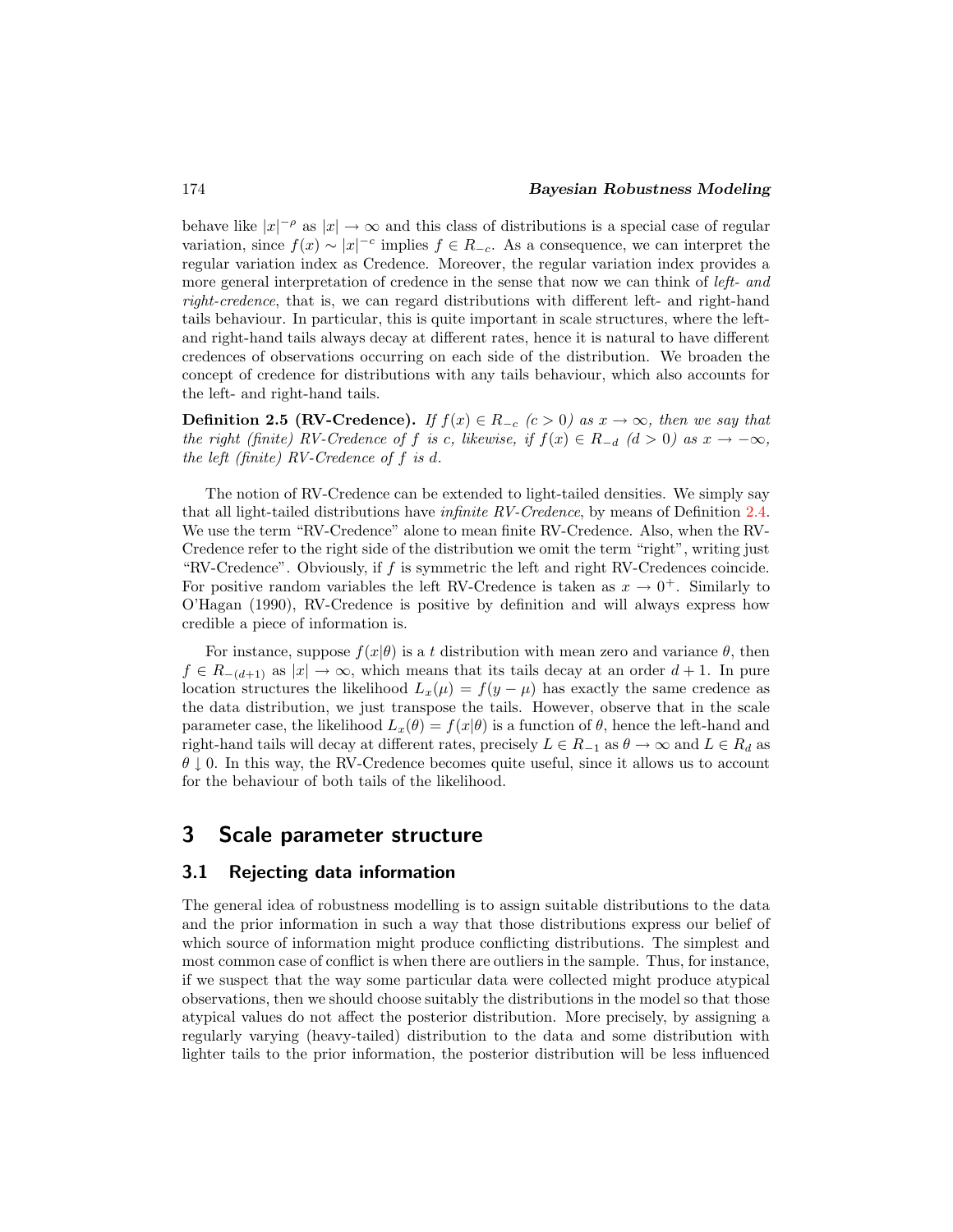by outliers and more influenced by the prior distribution. In the Scale parameter case, the behaviour of the posterior distributions is rather different from that in the location case.

We begin considering a pure scale model with only one observation, where this observation is an outlier, thus there will be a conflict between the prior information and a large observation, then we propose conditions on the prior and data distributions in order to resolve the conflict in favour of the prior distribution. Subsequently, we extend this idea to many observations and when we want to resolve the conflict in favour of the data rather than the prior distribution.

Theorem 3.1 (Conditions for the scale parameter case). Let Y $|\theta\ ^{\mathrel{D}}\sigma\ ^{f}$  such that f is of the form  $f(y|\theta) = (1/\theta) \times h(y/\theta)$  and  $\Theta \stackrel{D}{\sim} p$ . If for some  $0 < \delta < \rho$ 

- (i)  $h \in R_{-(\rho+1)}$ , and
- (*ii*)  $\int_{\Theta} \theta^{\rho+\delta} p(\theta) d\theta < \infty$ .

Then

$$
p(\theta|y) \longrightarrow \frac{\theta^{\rho} p(\theta)}{\int_{\Theta} \theta^{\rho} p(\theta) d\theta} \ (y \to \infty).
$$
 (2)

Proof. The posterior distribution is given by

$$
p(\theta|y) = \frac{f(y|\theta)p(\theta)}{\int_{\Theta} f(y|\theta)p(\theta)d\theta} = \frac{(1/\theta)h(y/\theta)p(\theta)}{\int_{\Theta}(1/\theta)h(y/\theta)p(\theta)d\theta}.
$$

Therefore, dividing the numerator and denominator by  $h(y)$  and taking the limit of  $p(\theta|y)$   $(y \rightarrow \infty)$ , we have

$$
\lim_{y \to \infty} p(\theta|y) = \lim_{y \to \infty} \frac{(1/\theta)h(y/\theta)p(\theta)/h(y)}{\int_{\Theta} (1/\theta)h(y/\theta)p(\theta)/h(y)d\theta} = \frac{\lim_{y \to \infty} (1/\theta)h(y/\theta)p(\theta)/h(y)}{\lim_{y \to \infty} \int_{\Theta} (1/\theta)h(y/\theta)p(\theta)/h(y)d\theta},\tag{3}
$$

since both numerator and denominator are continuous.

Since  $h \in R_{-(\rho+1)}$ , the numerator of (3) is  $\theta^{\rho} p(\theta)$ . In order to apply the same limit to the denominator of (3), we need to prove that the limit can be passed inside the integral.

Using Lemma 2.2, we have that for any chosen  $c > 1$  and  $\delta > 0$  and for all y sufficiently large,

$$
(1/\theta)h(y/\theta)p(\theta)/h(y) \le c \times (1/\theta)p(\theta) \max\{\theta^{\rho+1-\delta}, \theta^{\rho+1+\delta}\}.
$$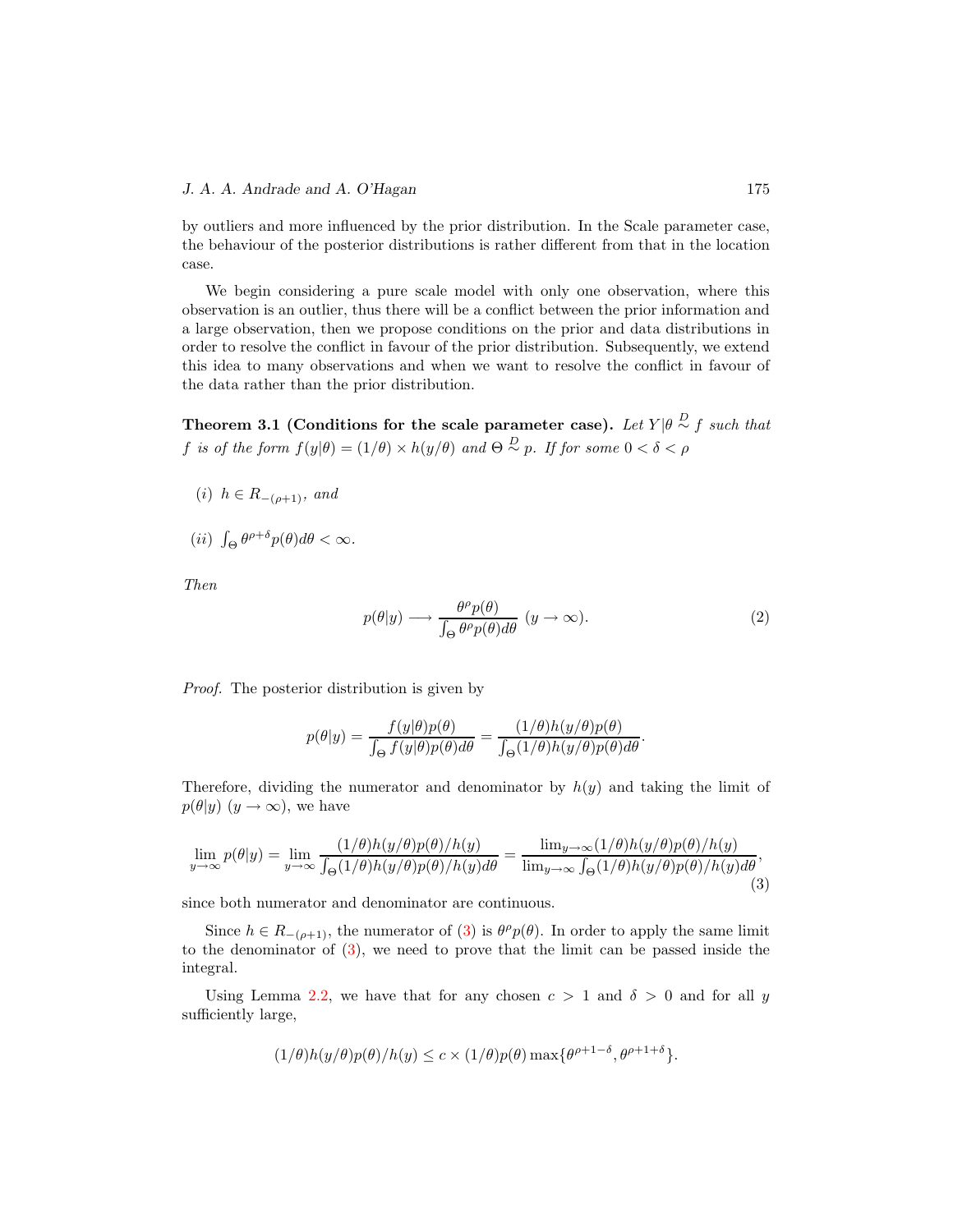#### 176 Bayesian Robustness Modeling

But notice that Condition (ii) implies that  $\max\{\theta^{\rho-\delta}, \theta^{\rho+\delta}\}p(\theta)$  is integrable, since

$$
\int_0^\infty \max\{\theta^{\rho-\delta}, \theta^{\rho+\delta}\} p(\theta) d\theta = \int_0^1 \max\{\theta^{\rho-\delta}, \theta^{\rho+\delta}\} p(\theta) d\theta + \int_1^\infty \max\{\theta^{\rho-\delta}, \theta^{\rho+\delta}\} p(\theta) d\theta
$$

$$
= \int_0^1 \theta^{\rho-\delta} p(\theta) d\theta + \int_1^\infty \theta^{\rho+\delta} p(\theta) d\theta
$$

$$
\leq \int_0^1 p(\theta) d\theta + \int_1^\infty \theta^{\rho+\delta} p(\theta) d\theta,
$$

which is clearly finite, since Condition  $(ii)$  is satisfied.

Hence, by Lebesgue's dominated convergence theorem, we can pass the limit inside the integral in (3) and we obtain

$$
p(\theta|y) \longrightarrow \frac{\theta^{\rho} p(\theta)}{\int_{\Theta} \theta^{\rho} p(\theta) d\theta} \ (y \to \infty).
$$

Condition  $(i)$  of Theorem 3.1 basically guarantees that the distribution of y is heavytailed. Condition (ii) says that  $p(\theta)$  must have lighter right-hand tail than those from the distribution of  $\eta$  and, it is also a sufficient condition for the existence of the proportionality constant in the limiting posterior distribution.

Theorem 3.1 says that, if we assign a heavy-tailed distribution to the data and some distribution to the prior information which has lighter tails than those of the data distribution, then the posterior distribution will become independent of the outlier as it become sufficiently far away the prior distribution. The prior distribution can be either light-tailed or have tails decaying slightly faster than the tails of the data distribution. However, unlike the location parameter case described by Dawid and O'Hagan, in the scale case there is not complete rejection of outliers. Notice that the limiting posterior distribution, although independent of  $y$ , is a combination of the function  $\theta^{\rho}$  and the prior distribution,  $\theta^{\rho}$  is the only influence that the outlier exerts over the posterior distribution. We can think of  $\theta^{\rho}$  as an improper data distribution that carries little information about the data, or more simply, we can say that the data distribution becomes little informative. This initial influence of the outlier is due to the multiplicative structure of the scale parameter. In terms of regular variation, we defined heavy tails with multiplicative arguments, that is  $f(\lambda x)/f(x) \to \lambda^{-\rho}$   $(x \to \infty)$ . Clearly, multiplying any quantity by the argument of the function will affect the limit, whereas additions to the argument does not alter its limit, i.e.  $f(\lambda(x+c))/f(x) \to \lambda^{-\rho}$  $(x \to \infty)$ , for any c (see Proof of Theorem 5.1). Therefore, as the scale parameter by definition is multiplied by the argument, then the limiting posterior distribution will always be a combination of  $\lambda^{-\rho}$  with the prior distribution. In conclusion, the outlier in the scale parameter structure will not be completely rejected, instead, there will be a partial rejection of the outlier.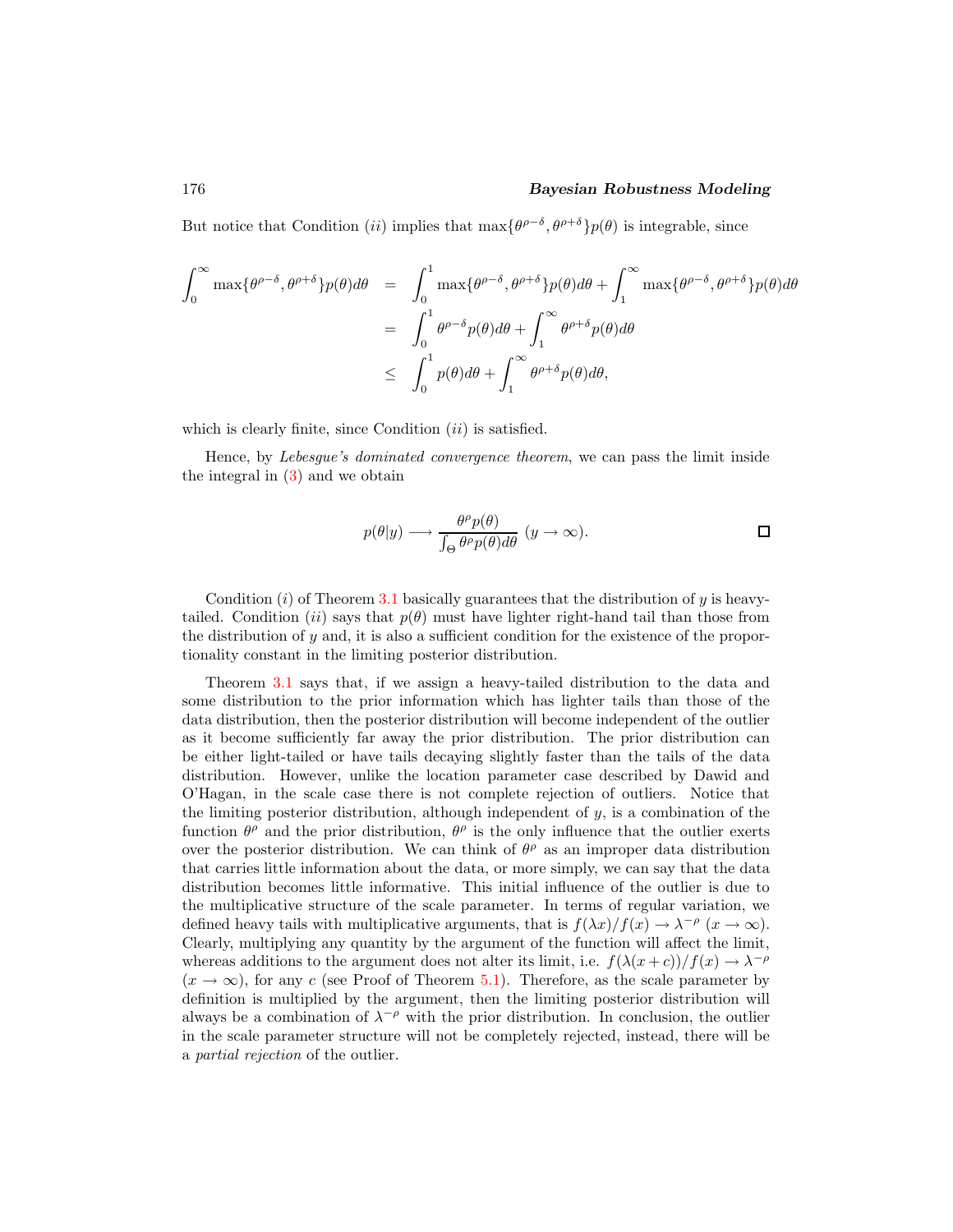#### 3.2 Many observations

Following the independence structure suggested by O'Hagan (1979), Theorem 3.1 can be generalised for many observations. This is a situation where one or more outliers occur in the data and, the rest of the data agreeing with each other and with the prior distribution, in the sense that the likelihood of the outlier is far away from the likelihood of the rest of the data and the prior distribution.

Firstly, the idea of agreeing data information will be defined more precisely. This is basically a statement that the data are sufficiently close. For the purpose of this work, the observations  $x_i$   $(i = 1, ..., n)$  agree with each other, if the deviation of the  $x_i$  in relation to a certain constant x is fixed. This is equivalent to think of the  $x_i$  as  $x_i = x + \xi_i$   $(i = 1, ..., n)$  for some fixed  $|\xi_i|$ . In particular, a group of outliers is a group of observations which are concentrated around a certain centre, which is far away from the other data. Thus, we extend Theorem 3.1 to many observations by taking the limit as a group outliers tend to infinity, that is as a centre  $x$  (around which the outliers are concentrated) tends to infinity. Note that the differences amongst the outliers within the group stay constant.

The most important aspect concerning this idea is that the joint distribution of a group of observations adds the RV-Credences of each observation. That is, if  $h_i \in$  $R_{-\rho_i}$ , then the  $\prod_{i=1}^n h_i(x_i/\theta) = \prod_{i=1}^n h_j((x+\xi_j)/\theta) \in R_{-\sum \rho_i}$  as  $x \to \infty$ , for some arbitrary centre  $x$ . Observe that this is exactly the nature of statistical inference, if many observations carry *similar* information about a certain parameter, so the evidence about the parameter is strengthened, and this is expressed through RV-credence.

In order to show how Theorem 3.1 applies to many observations, suppose we have a random sample  $x_1, ..., x_n$  which is independently distributed according to  $f_i(x_i|\theta) =$  $(1/\theta) \times h_i(x_i/\theta)$   $(i = 1, ..., n)$ , then the joint distribution of the data is given by  $f(\boldsymbol{x}|\theta) = \prod_{i=1}^n f_i(x_i|\theta)$ . Also, let  $\theta \stackrel{D}{\sim} p(\theta)$ . Notice that, since the observations are independent,  $f(x|\theta)$  can be reorganised separating the conflicting observation from the agreeing information, that is, supposing  $x_n$  is an outlier, we can write  $f(x, \theta) =$  $f_n(x_n|\theta) \times \prod_{i=1}^{n-1} f_i(x_i|\theta) \times p(\theta)$ , which is exactly the configuration of Theorem 3.1, i.e.  $f_n(x_n|\theta)$  is the likelihood involving the outlier  $x_n$  and  $\prod_{i=1}^{n-1} f_i(x_i|\theta) \times p(\theta)$ , the agreeing information, plays the role of the prior distribution. Thus, Condition  $(i)$  and  $(ii)$  of Theorem 3.1 will be satisfied if  $f_n(x_n|\theta)$  is regularly varying with some index  $-(\rho+1)$  and  $\int \theta^{\rho+\delta} \times \prod_{i=1}^{n-1} f_i(x_i|\theta) \times p(\theta) d\theta < \infty$  (for some  $\delta > 0$ ). The latest will depend on the forms of  $p(\theta)$  and  $f_i(x_i|\theta)$   $(i = 1, ..., n-1)$ . More precisely, if  $f_i(x_i|\theta)$   $(i = 1, ..., n-1)$  or  $p(\theta)$  are light-tailed as  $\theta \to \infty$ , Condition *(ii)* is automatically satisfied. Alternatively, if the  $f_i(x_i|\theta)$   $(i = 1, ..., n-1)$  are regularly varying  $(\theta \to \infty)$  with indexes  $-\beta_i \in \mathbb{R}^-$  and if  $p(\theta) \in R_{-(c+1)}$ , then Condition (*ii*) can be satisfied if  $-\sum_{i=1}^{n-1} \beta_i - (c+1) + \rho + \delta < -1$ , by Proposition 2.3. In other words, the existence of the limiting posterior distributions can be guaranteed if the combination of the RV-Credences of  $p(\theta)$  and  $\prod_{i=1}^{n-1} f_i(x_i|\theta)$ (as a function of  $\theta$ ) is larger than  $\rho + 1$ .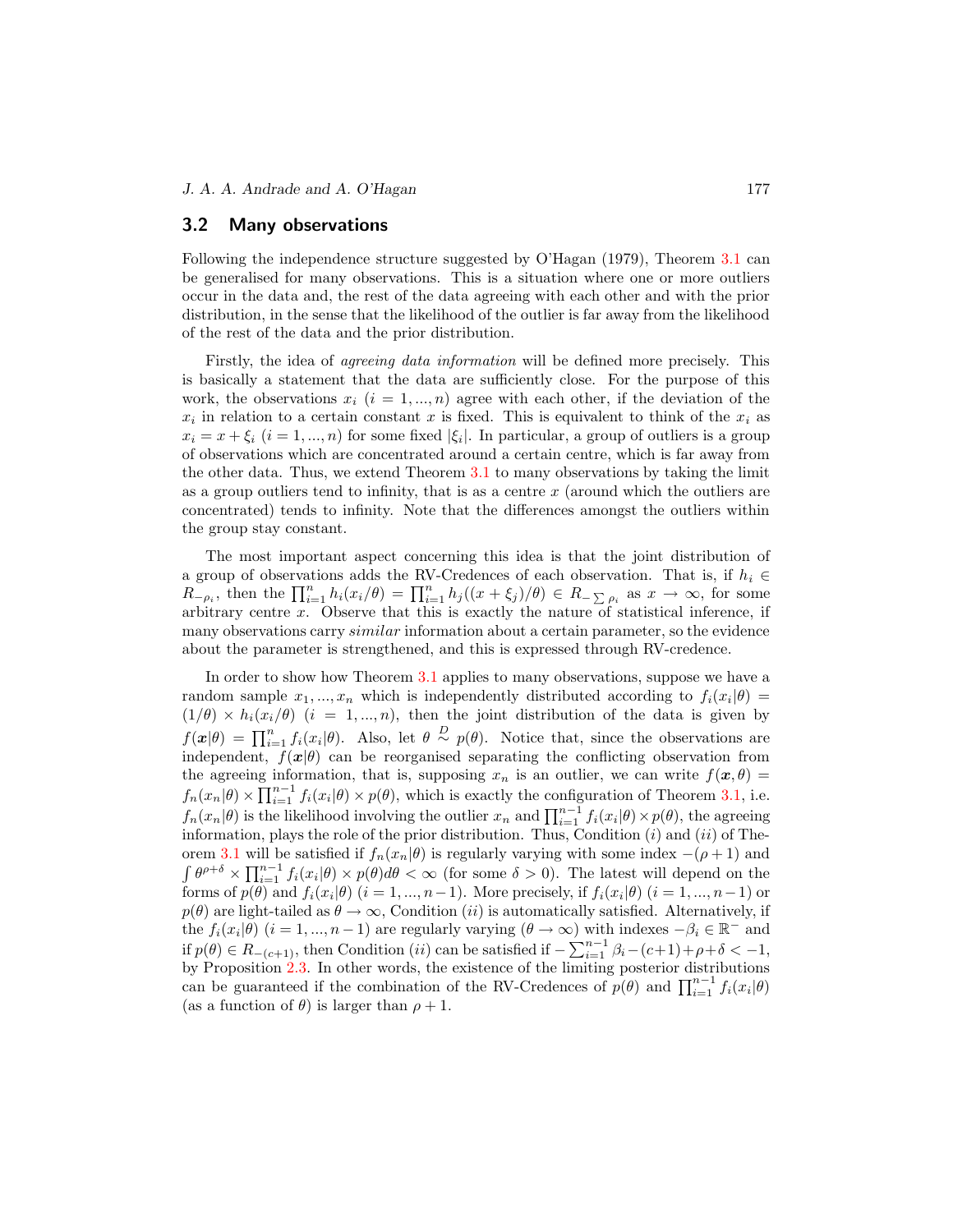#### 178 Bayesian Robustness Modeling

Under the conditions of Theorem 3.1, the posterior distribution will be given by

$$
p(\theta|\boldsymbol{x}) \approx \frac{\theta^{\rho} \prod_{i=1}^{n-1} f_i(x_i|\theta) \times p(\theta)}{\int_{\Theta} \theta^{\rho} \prod_{i=1}^{n-1} f_i(x_i|\theta) \times p(\theta) d\theta},
$$
 for  $x_n$  sufficiently large.

Observe that following this scheme it is possible to combine any density  $f_i$  (i =  $1, \ldots, n$  and apply the theorem. In particular, it is also easy to show that a group of outliers is also (partially) rejected in the same way. Suppose that  $X_i \stackrel{D}{\sim} f_i(x_i|\theta) \in$  $R_{-(\alpha_i+1)}$   $(\alpha_i > 0 \text{ and } i = 1, ..., n), p(\theta) \notin R$  and, that the observations labelled as  $x_1, x_2$  and  $x_3$  are outliers. Thus  $f(\mathbf{x}|\theta) = \prod_{i=4}^n f_i(x_i|\theta) \times \prod_{i=1}^3 f_i(x_i|\theta)$ . Notice that following the idea from Page 177 (that is  $x_i = x' + \xi_i$   $(i = 1, 2, 3)$ , where x' is some arbitrary centre), we have that  $f(\mathbf{x}^{(3)}|\theta) \in R_{-(\alpha_1+\alpha_2+\alpha_3+3)}$  as  $x' \to \infty$  or, equivalently: as  $x_i \rightarrow \infty$   $(i = 1, 2, 3)$ . In this way, in order to show that Theorem 3.1 holds, the group of outliers is made to tend to infinity by taking  $x' \to \infty$  and,  $P(\theta|\mathbf{x}^{(n-3)}) =$  $\prod_{i=4}^{n} f_i(x_i|\theta) \times p(\theta) \notin R$  plays the role of the prior distribution. Consequently, the posterior distribution will be the combination of the  $P(\theta|\mathbf{x}^{(n-3)})$  and  $\theta^{-(\alpha_1+\alpha_2+\alpha_3+3)}$ , that is

$$
p(\theta|\boldsymbol{x}) \approx \frac{\theta^{-(\alpha_1+\alpha_2+\alpha_3+3)} \prod_{i=4}^n f_i(x_i|\theta) \times p(\theta)}{\int_{\Theta} \theta^{-(\alpha_1+\alpha_2+\alpha_3+3)} \prod_{i=4}^n f_i(x_i|\theta) \times p(\theta) d\theta},
$$

for  $(x_1, x_2, x_3)$  sufficiently large.

In general conflict between two groups of information will be resolved automatically in favour of the group with largest total RV-Credence. In particular, if we model the  $n$ observations as i.i.d. with some regularly varying distribution, and if there is a group of k outliers in the data, as they tend to infinity, the outliers will be rejected if  $k < n - k$ , when the prior distribution is uninformative. More generally, the regular variation index of the prior can be considered in terms of an equivalent number of observations to be added to the non-outlying group.

### 3.3 Rejecting prior information

The results established in the previous sections concern the case when we want to resolve conflicts in favour of the prior distribution. In this section we consider the converse case when we want to (partially) reject the prior information in favour of the data distribution. In other words, if we somehow believe that the information available to formulate the prior distribution may produce a prior density which is far away from the data, then Theorem 3.1 can be adapted to lead to partial rejection of the prior distribution.

Consider the transformation of  $\Theta$  to  $\Phi = |Y|/\Theta$ , thereby the posterior distribution of  $\Theta$  given y is equivalent to the posterior distribution of  $\Phi$  given y. Indeed, using the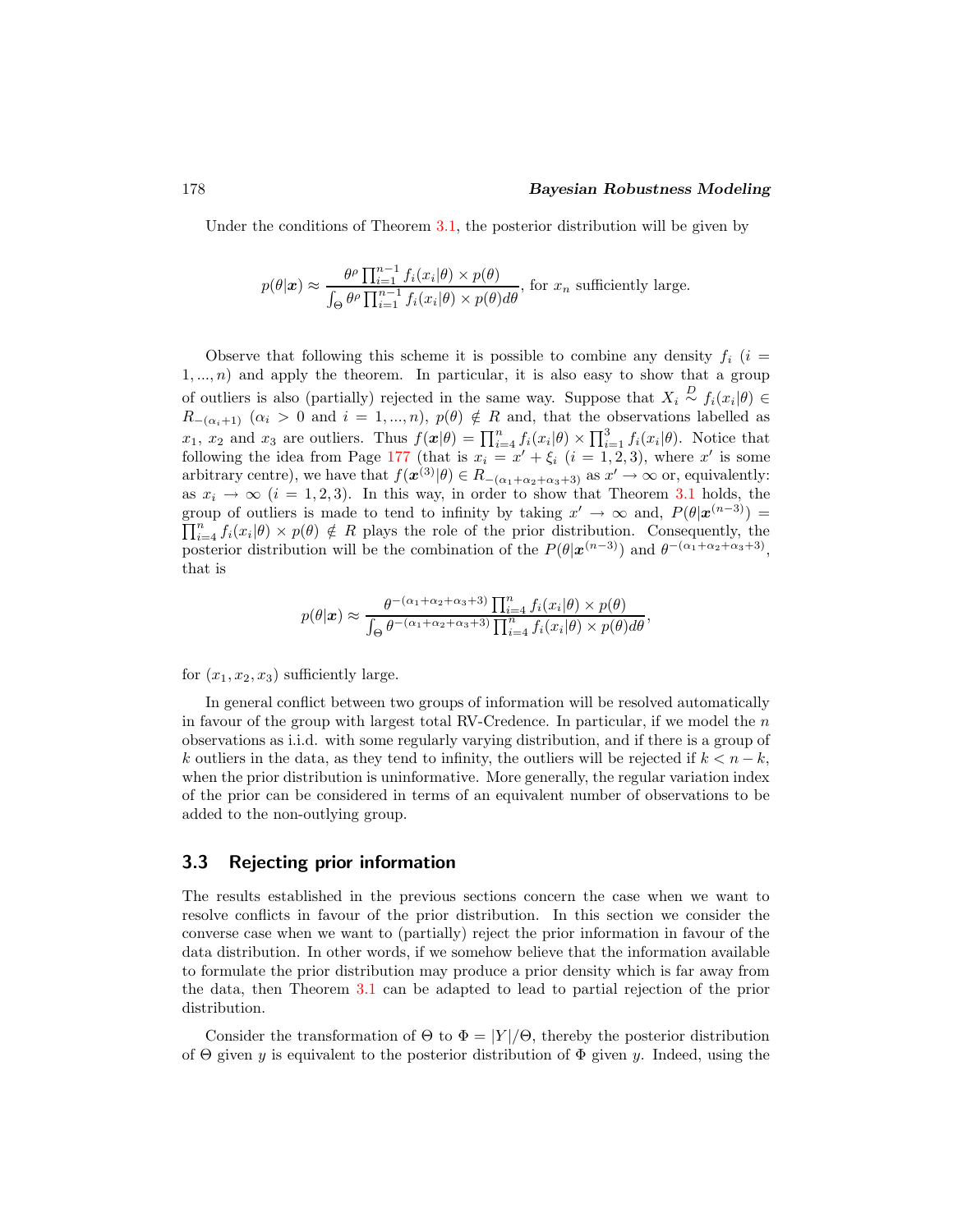Jacobian rule on the posterior distribution of  $\Theta |y|$ , we obtain

$$
p_{\Phi}(\phi|y) = \frac{h(\phi y/|y|) \times (1/\phi) \times p(|y|/\phi)}{\int_{\Phi} h(\phi y/|y|) \times (1/\phi) \times p(|y|/\phi)d\phi}
$$
  
= 
$$
\frac{h(\text{sgn}(y)\phi) \times (1/\phi) \times p(|y|/\phi)}{\int_{\Phi} h(\text{sgn}(y)\phi) \times (1/\phi) \times p(|y|/\phi)d\phi},
$$
(4)

where  $sgn(y) = 1$  if  $y \ge 0$  or  $sgn(y) = -1$  if  $y < 0$ , which we use just to indicate whether  $y \downarrow -\infty$  or  $y \uparrow +\infty$ .

Notice that  $p_{\Phi}(\phi|y)$  is the posterior distribution of a scale parameter, where  $h(\text{sgn}(y)\phi)$ and  $q(y|\phi) = 1/\phi \times p(|y|/\phi)$  play the role of the prior and the likelihood, respectively. Thus, letting h have lighter tails than p and  $p \in R_{-(\rho+1)}$   $(\rho > 0)$ , we can apply Theorem 3.1 and obtain

$$
p(\phi|y) \longrightarrow \frac{\phi^{\rho}h(\text{sgn}(y)\phi)}{\int_{\Phi} \phi^{\rho}h(\text{sgn}(y)\phi)d\phi} (|y| \to \infty),
$$

which is equivalent to

$$
p(\theta|y) \sim \frac{\theta^{-(\rho+1)} f(y|\theta)}{\int_{\Theta} \theta^{-(\rho+1)} f(y|\theta) d\theta} (|y| \to \infty).
$$

In other words, if we assign a heavy-tailed distribution to the prior and some distribution with lighter tails to the data, the posterior distribution will be approximately independent of the prior information if it is far away from the data, hence the posterior distribution will be based on the likelihood. However, just like in the previous section, here the prior information is not completely rejected, it becomes asymptotically equal to  $\theta^{-(\rho+1)}$ . Note that the posterior estimates will be based on the data information.

Consider the random sample  $y = (y_1, ..., y_n)$  and suppose the *n* observations agree with each other (in the sense of Section 3.2) and disagree with the prior distribution. In this way, the limiting posterior distribution naturally becomes

$$
p(\theta|\mathbf{y}) \approx \frac{\theta^{-(\rho+1)} f(\mathbf{y}|\theta)}{\int_{\Theta} \theta^{-(\rho+1)} f(\mathbf{y}|\theta) d\theta}
$$

,

provided that Condition (*ii*) is satisfied, that is  $\int y^{\rho+\delta} \prod_{j=1}^n h(y_j/\theta) dy < \infty$ .

#### 3.4 Remarks

In general, in the presence of conflict, depending on how we choose the distributions in the model the posterior distribution will respond quite differently to the conflicting information. If we model assigning light-tailed distributions for both data and prior information, the conflict will not be resolved, in the sense that the posterior distribution will combine all the sources information including the conflicting information, which may influence the posterior estimates. Alternatively, modelling assigning heavy-tailed distributions to data and the prior information, the conflict will be resolved in favour of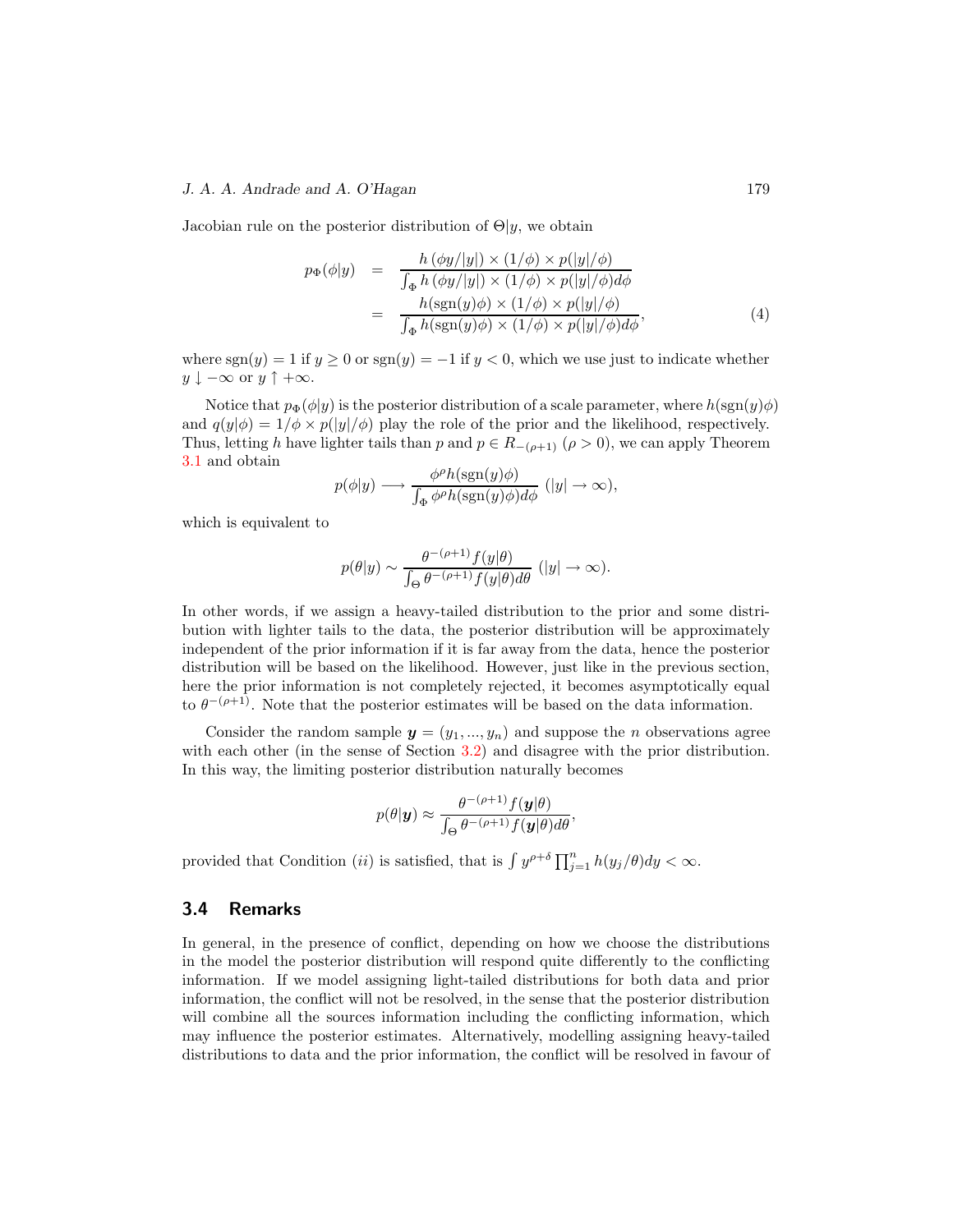either the data or the prior distribution, depending on which of them has lighter tails (i.e. larger RV-Credence). Thus, regardless whether the conflicting information comes from the data or the prior distribution, modelling suitably will resolve automatically problems in the model.

# 4 Example

We consider the simple independent random sample  $y = (1, 2, 2, 4, y_5)$ , where  $y_5$  is an outlier and the parameter of interest is the standard deviation. Then, we assign  $y_j | \theta \stackrel{D}{\sim} f(y_j | \theta)$   $(j = 1, ..., 5)$  and  $\theta \stackrel{D}{\sim} p(\theta)$ .

One natural way of modelling is to assign the Normal Inverse-Gamma model (Model I)

$$
\begin{cases}\ny_j|\theta \quad \stackrel{D}{\sim} \quad N(0,\theta^2) \\
\theta \quad \stackrel{D}{\sim} \quad IG(\alpha,\beta)\n\end{cases}, j = 1,...,5.
$$

As an alternative, we will compare Model I with Model II:

$$
\begin{cases}\ny_j|\theta \quad \mathcal{L} \quad t_{(d)}(0,\theta^2) \\
\theta \quad \mathcal{L} \quad IG(\alpha,\beta)\n\end{cases}, j = 1,...,5.
$$

Notice that unlike Model I, if we choose suitably the hyperparameters d and  $\alpha$ , Model II satisfies the conditions of Theorem 3.1. Indeed, condition  $(i)$  is directly verified by Definition 2.1, that is  $t_{(d)}(y|0, \theta) \in R_{-(d+1)}$  as  $y \to \infty$ , hence  $f(\mathbf{y}|\theta) \in R_{-5(d+1)}$ . Also Condition (*ii*) is assured since  $t_{(d)}(y_j | 0, \theta) \in R_{-1}$  ( $\theta \to \infty$ ), which gives  $f(\mathbf{y}_{-5} | \theta) \in R_{-4}$  $(\theta \to \infty)$ , where  $\mathbf{y}_{-5}$  is the data without the observation y<sub>5</sub>. Thus, the combination of  $p(\theta)$  and  $f(\mathbf{y}_{-5}|\theta)$  is regularly varying with index  $-(\alpha+5)$ , whence, if  $\alpha+5 > d+\delta$ (for some  $\delta > 0$ ), we can guarantee

$$
\int_{\Theta} \theta^{d+\delta} p(\theta) \times f(\mathbf{y}_{-5}|\theta) d\theta = \int_{\Theta} \theta^{d+\delta} \theta^{-(\alpha+5)} \ell(\theta | \mathbf{y}_{-5}) d\theta < \infty,
$$

by Lemma 2.3, where  $\ell \in R_0$ . This is also related with the fact that the RV-Credences of the agreeing observations add, as a result of the combined distribution  $f(\mathbf{y}_{-5}|\theta) \in$  $R_{-4(d+1)}$ . Clearly, this distribution has already lighter tails than  $f(y_5|\theta) \in R_{-(d+1)}$ , hence the conflict between  $f(\mathbf{y}_{-5}|\theta)$  and  $f(y_5|\theta)$  would already be resolved in favour of  $f(\mathbf{y}_{-5}|\theta)$  regardless the RV-Credence  $\alpha + 1$  of the prior distribution. In this way, when the sample size is larger than one a conflict can be resolved quite early, in the sense that it is not necessary to obtain  $y_5$  very large before the posterior distribution becomes almost identical to the limiting posterior distribution.

#### 4.1 Comparing posterior estimates

For Model II, it is necessary to choose suitably the hyperparameter  $\alpha$  in order to satisfy the conditions of Theorem 3.1. Thus, letting  $d = 4$ ,  $\alpha = 5$  and  $\beta = 8$ ,  $\alpha + 5 > d + \delta$  (for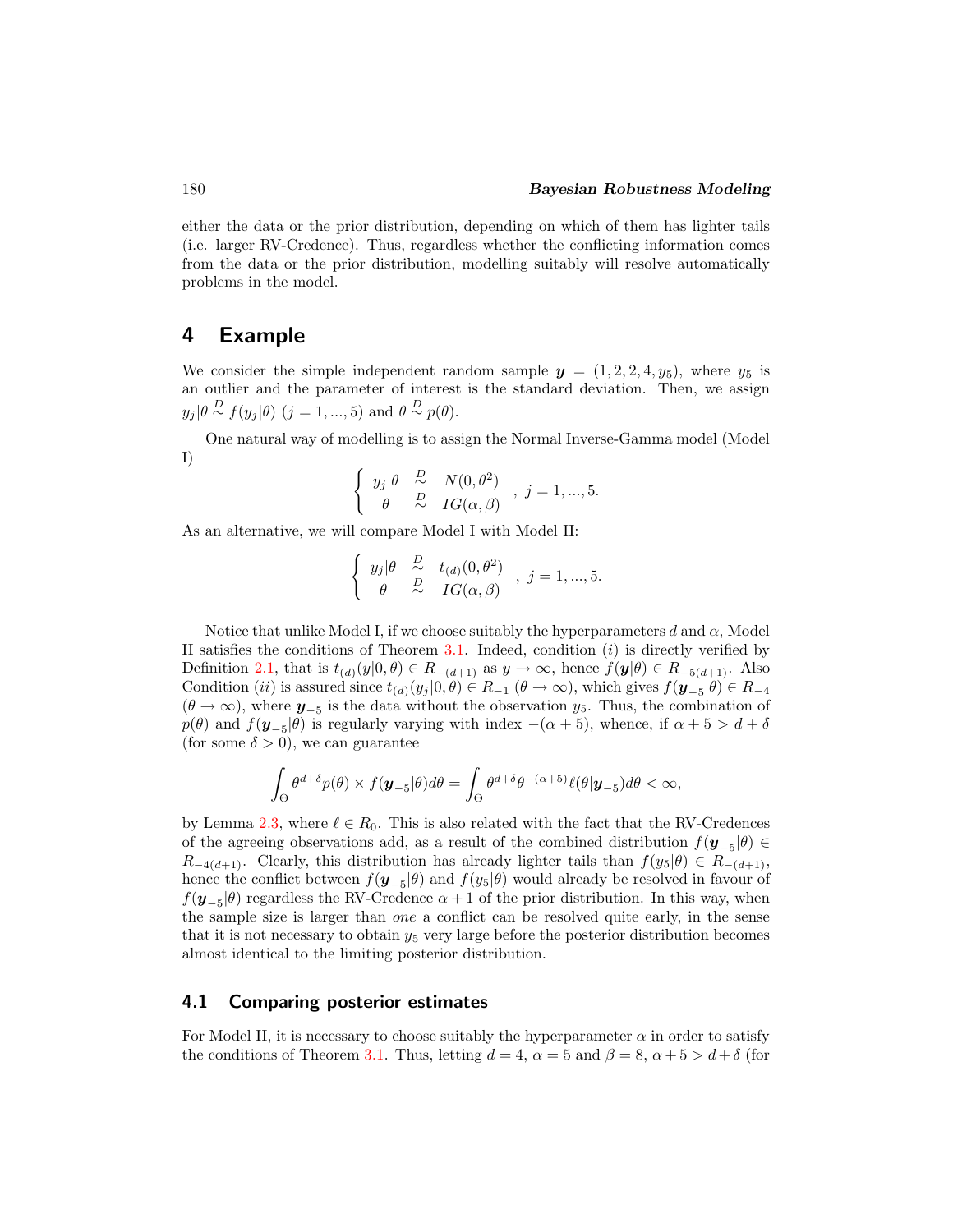some  $\delta > 0$ ) will allow to resolve the conflict caused by  $y_5$  and it also guarantees propriety of the limiting posterior distribution. Notice that choosing any  $d < 10$  the conditions would still be satisfied, since the sample of size 5 adds naturally the RV-Credences of the observations in it. The choice of  $\beta$  is irrelevant since the tails behaviour is fully described by  $\alpha$ . Observe that in Model I we could choose any hyperparamaters  $\alpha$  and  $\beta$  and the conditions would be satisfied, thus we use the same values as in Model II.

Figure 1 shows the behaviour of the posterior expectation and standard deviation of θ yielded by Model I. Observe that the expectation of θ increases as y<sup>5</sup> becomes large. In other words,  $y_5$  is conflicting with the rest of the data and the prior information. As we used a normal distribution for the data, any large observation will affect the posterior distribution and in the extreme case where  $y_5$  tends to infinity, the posterior estimates will also tend to infinity.



Figure 1: Model I: Posterior estimates of  $\theta$  as  $y_5$  increases

Unlike Model I, Model II yields posterior quantities which are robust to the increase of  $y_5$ . Figure 2 shows that, as  $y_5$  becomes large, it influences the posterior quantities until a certain point and then the posterior estimates become approximately unaffected by larger values. For instance, the posterior expectation of  $\theta$  is influenced by the outlying information only until  $y_5$  is around 45, after that,  $E[\theta | y]$  becomes approximately constant. Nevertheless, computing the posterior distribution of Model II without the *outlier*  $y_5$ , we find the posterior expectation  $E[\theta | \mathbf{y}_{-5}] \approx 2.69$  and the standard deviation  $\mathbb{S}\mathbb{D}[\theta|\mathbf{y}_{-5}] \approx 0.94$ . Comparing these values with the posterior expectation of Model II (including all observations), we have  $E[\theta|\mathbf{y}] \to 4.76$  and  $\mathbb{SD}[\theta|\mathbf{y}] \to 2.40$ , as  $y_5$  increases. That is, as we mentioned in the previous sections,  $y_5$  is not completely rejected, it exerts some initial influence over the posterior distribution, but this influence become weaker as the outlier increases.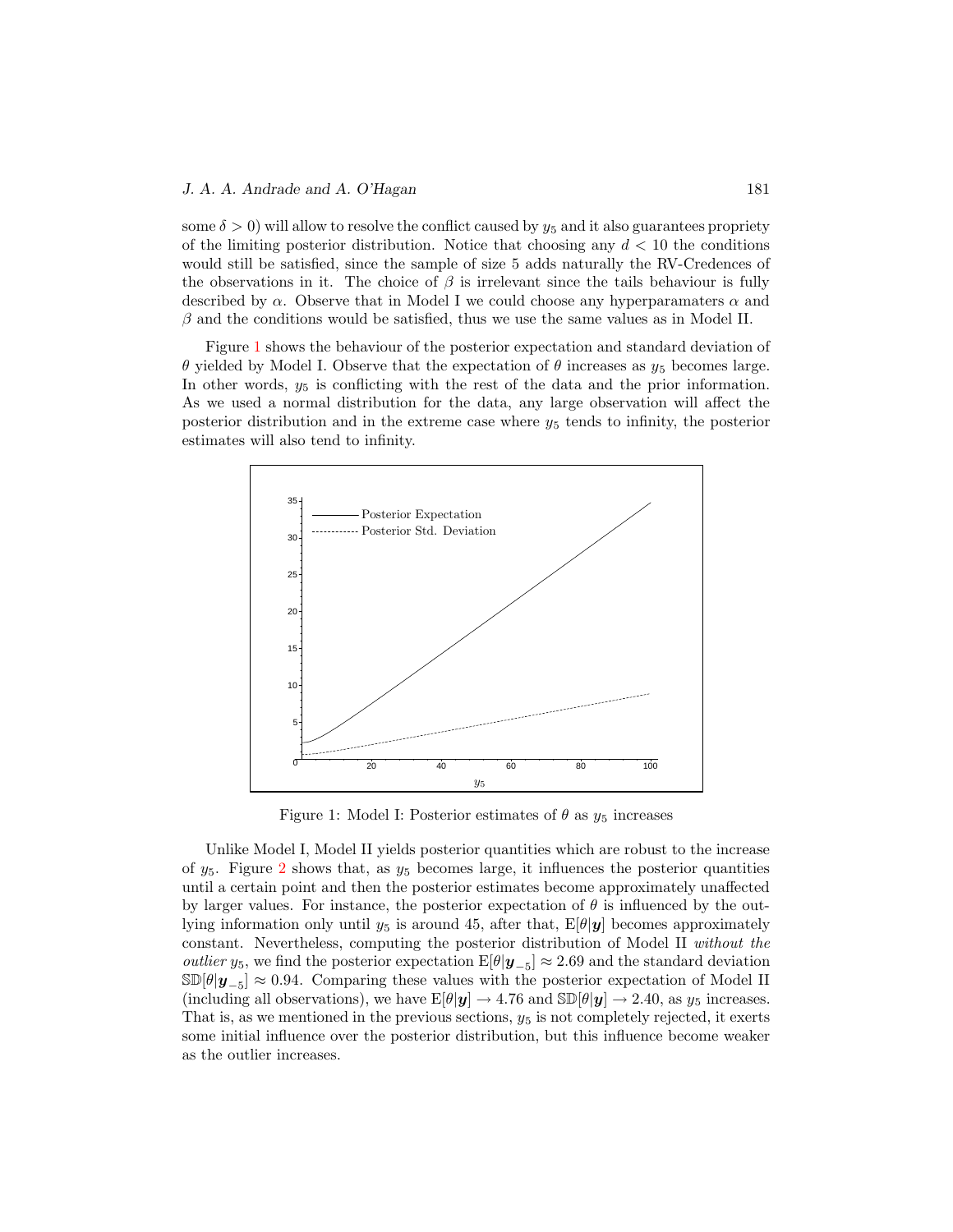#### 182 Bayesian Robustness Modeling

From Section 3.2, the limiting posterior density  $p_L(\theta|y)$  yielded by Model II is given by

$$
p(\theta|\mathbf{y}) \to p_L(\theta|\mathbf{y}) = \frac{\theta^d \times P(\theta|\mathbf{y}_{-5})}{\int_{\Theta} \theta^d \times P(\theta|\mathbf{y}_{-5}) d\theta} \ (y_5 \to \infty),
$$

where  $P(\theta|\mathbf{y}_{-5}) = f(\mathbf{y}_{-5}|\theta) \times p(\theta)$  and  $f(\mathbf{y}_{-5}|\theta)$  is the likelihood without  $y_5$ , thereby  $P(\theta|\mathbf{y}_{-5}) \propto \theta^{-(\alpha+5)} \exp \left[-1/2(25+2\beta\theta)/\theta^2\right],$  hence

$$
p(\theta|\mathbf{y}) \propto \theta^d \times \theta^{-(\alpha+5)} \exp\left[-\frac{1}{2} \frac{(25+2\beta\theta)}{\theta^2}\right]
$$
, for  $y_5$  sufficiently large.

The statistical summaries from this density coincide with those produced by the full Model II, for  $y_5$  sufficiently large. Precisely, the posterior expectation and standard deviation of  $\theta$  are approximately 4.76 and 2.40, respectively.



Figure 2: Model II: Posterior estimates of  $\theta$  as  $y_5$  increases

Models I and II show clearly the discrepancy between the posterior quantities produced by models involving normal and heavy-tailed distributions in the presence of conflicting information. As shown above, outliers can be partially rejected if we model satisfying the conditions of Theorem 3.1. Alternatively, if we wanted to reject the prior distribution, we would have model accordingly to Section 3.3 which would result in a posterior distribution barely influenced by the prior distributions.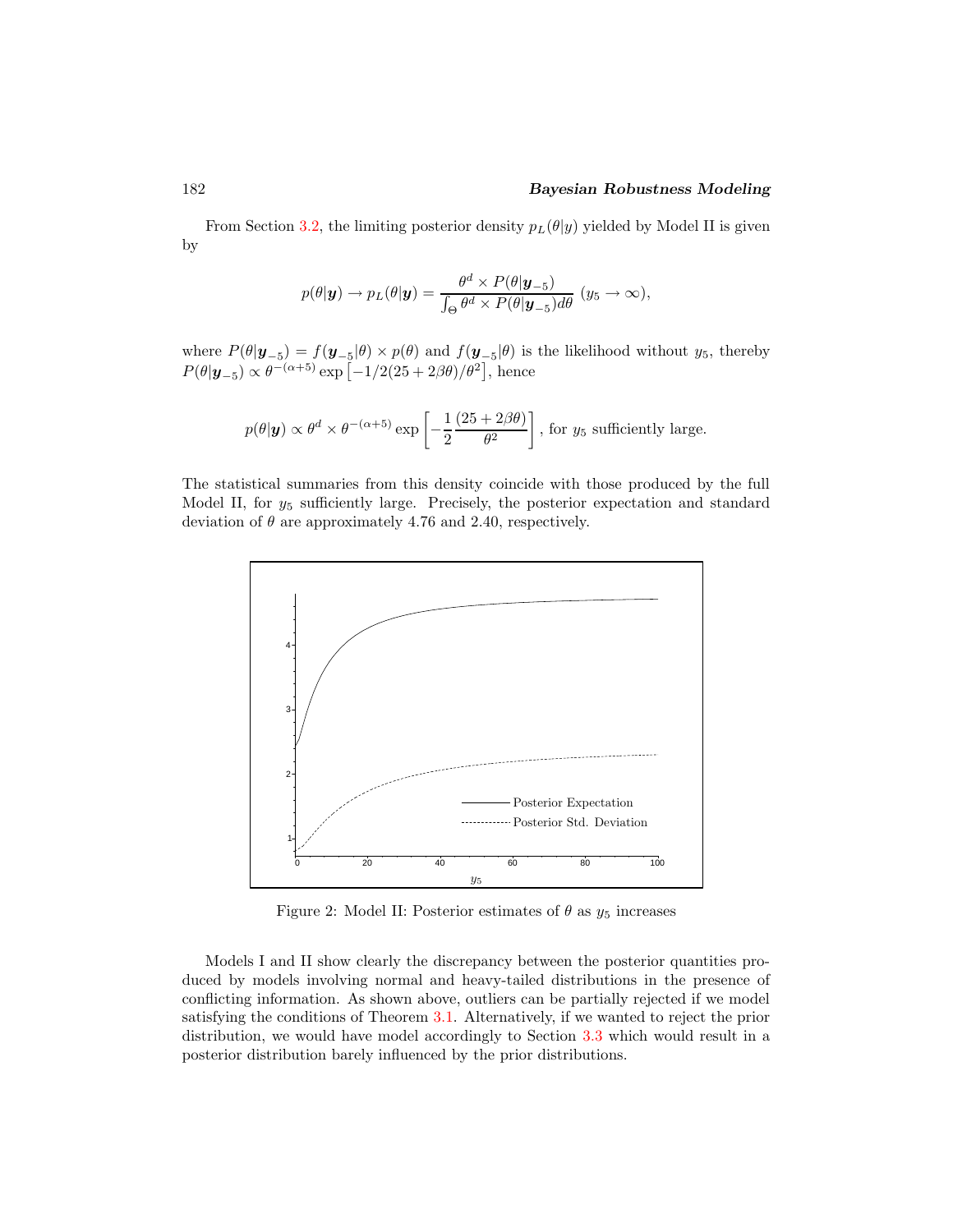## 5 Location parameter structure

#### 5.1 Relation between location and scale structures

In the modelling process, we often make transformation of variables. In particular, a scale parameter structure can be transformed into a location structure by simple logarithm transformation (or vice-versa, using exponential transformation). Thus, considering a pure scale structure, one would think of taking logarithms in order to switch from multiplicative to additive arguments, finding the equivalent dual location model and then end up with the configuration of Dawid's Theorem. Unfortunately this is not possible, the theory proposed by Dawid (1973) and O'Hagan (1990) can not be applied to the scale parameter. For when we are interested in tails behaviour of the probability densities, these transformations do not preserve the tails property.

Suppose  $y|\theta \stackrel{D}{\sim} (1/\theta) \times h(y/\theta)$  and  $\theta \stackrel{D}{\sim} p(\theta)$ , where  $h \in R_{-\rho}$ . Letting  $X = \log Y$ and  $\mu = \log \Theta$ , we have the dual location model  $f(x, \mu) = e^{x-\mu}h(e^{x-\mu}) \times e^{\mu}p(e^{\mu}) =$  $f^*(x - \mu) \times p^*(\mu)$ . But, observe that when we apply the logarithm transformation the regular variation properties are not transmitted to the dual model, that is  $f^*(x - )$  $\mu$ ) =  $e^{x-\mu}h(e^{x-\mu})$  is not necessarily regularly varying. For instance, suppose  $Y|\theta \sim$ Inverse-Gamma $(a, \theta)$ , where  $\theta$  is an unknown scale parameter, then letting  $X = \mu +$  $log(Y/\theta)$  we obtain  $X|\mu \stackrel{D}{\sim} g(x|\mu)$ , where  $\mu$  is the location parameter and  $g(x|\mu) \propto$  $\exp\{a(x-\mu)-\exp(x-\mu)\}\.$  But observe that g is light-tailed, hence it does not satisfy Dawid's conditions. Thus, results such as those of Dawid and O'Hagan for location parameters cannot simply be used to derive useful outliers rejection for scale parameters, because the transformed sampling distributions do not have comparable heavy-tailed properties and are not realistic for potential modelling.

### 5.2 New conditions on location structure

In this section we show that the conditions in the location case established by Dawid and O'Hagan can be simplified with the use of regularly varying distributions. Note that it is not possible to apply regular variation alone to the location case in the same straightforward way as in the scale case. In fact, since the scale parameter is positive, the existence of the integral in the denominator of the limiting posterior distribution (2) is guaranteed only by assigning a prior distribution with lighter tails than the tails of data distribution, that is as long as the tails of the prior distribution decay to zero sufficiently fast in the sense of Lemma 2.3. In the location case, we integrate over R, hence we need to have a well-behaved data distribution. Regular variation only accounts for the tails behaviour, i.e. it can only guarantee that the data distribution is well-behaved in its tails. Thus, we need some extra conditions to guarantee that the data distribution is also well-behaved in the whole real line. Therefore, we combine regular variation with some behavioral assumptions in order to establish new conditions for the location case that are relatively simpler to verify than those proposed by Dawid and O'Hagan.

Theorem 5.1 (New conditions for the location parameter case). Let the distri-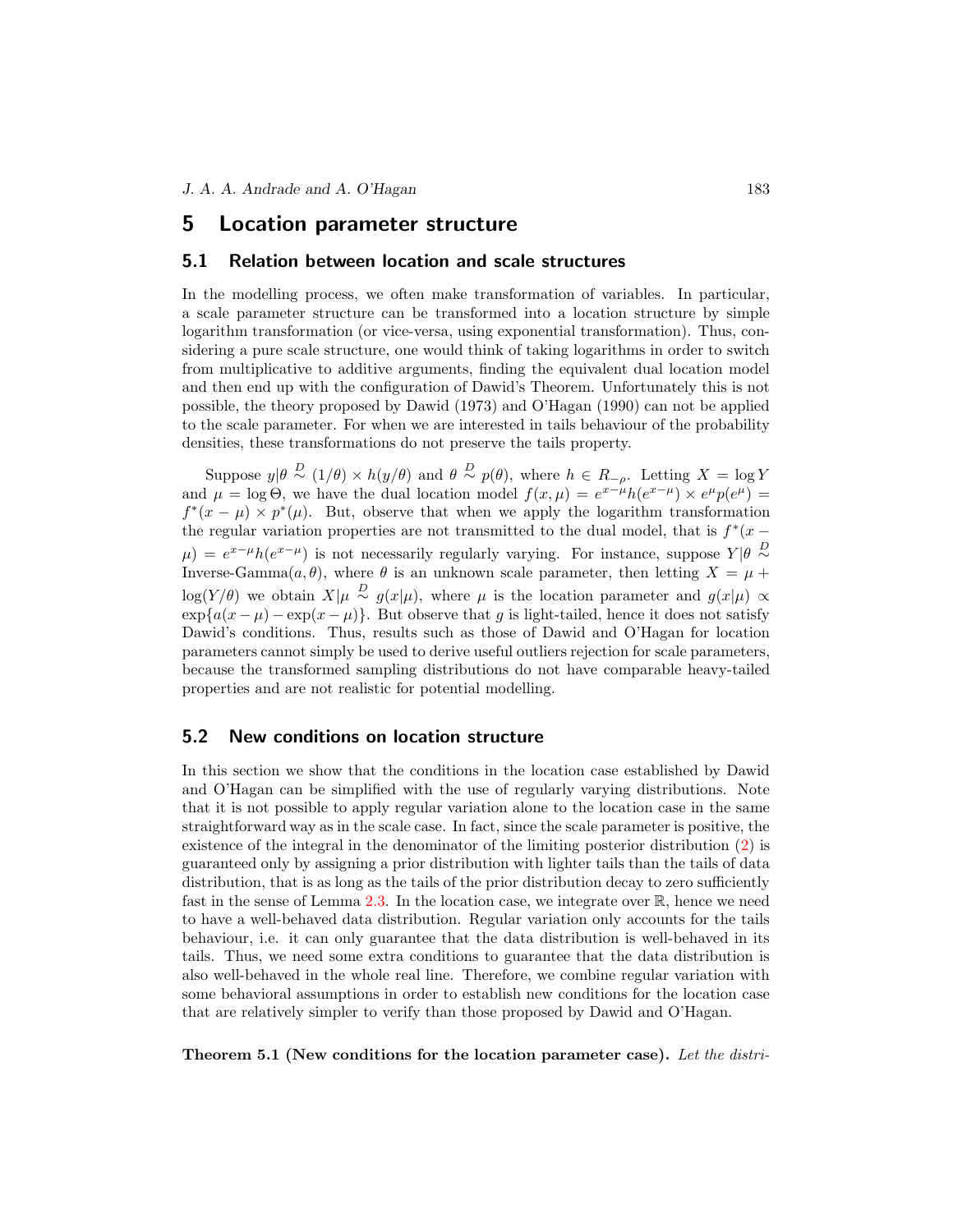bution of  $Y|\mu = \mu$  be  $f(y - \mu)$  and  $\mu \stackrel{D}{\sim} p$  such that:

- (a)  $f \in R_{-\rho}$  ( $\rho > 0$ );
- (b)  $f > 0$  is continuous in  $\mathbb{R}$ ;
- (c) There exist a  $C_1$  and a  $C_2 \geq C_1$  such that  $f(y)$  is decreasing for  $y \geq C_2$  and increasing for  $y \leq C_1$ . Also,  $d \log f(y)/dy$  exists and is increasing for  $y \geq C_2$ ;
- (d)  $p \notin R$  or  $p \in R_{-c}$   $(\mu \to \infty)$  with  $c > \rho + 1$ .

then the following conditions hold:

- (i) Given  $\epsilon > 0$ ,  $h > 0$ , there exists A such that if  $y > A$ , then  $|f(y') f(y)| < \epsilon f(y)$ whenever  $|y'-y| < h$ ;
- (ii) For some B, M,  $0 < f(y') < Mf(y)$  whenever  $y' > y > B$ ;
- (iii) Let  $k(\mu) = \sup_y \{ f(y \mu)/f(y) \}$ , then we have  $\int_{\mu} k(\mu)p(\mu)d\mu < \infty$ .

Consequently, given  $(a) - (d)$ , then

$$
p(\mu|y) \longrightarrow p(\mu), \text{ as } y \longrightarrow \infty.
$$

*Proof.* Without loss of generality, let  $y' = y + c$  for some  $c > 0$  such that  $|y' - y| = c < h$ . As  $f \in R_{-\rho}$ , by Lemma 2.2, for any chosen  $\epsilon > 0$  and  $\delta > 0$  there exists  $A = A(\epsilon, \delta)$ such that

$$
\frac{f(y')}{f(y)} \le (1+\epsilon)(1+c/y)^{-\rho+\delta}, \text{ for all } y \ge A(\epsilon,\delta).
$$

Now, observe that we can find y sufficiently large so that  $0 < c/y < 1$ , for any fixed c. Thus, for all  $y \geq A(\epsilon, \delta)$ 

$$
\frac{f(y')}{f(y)} \le (1+\epsilon)(1+c/y)^{-\rho+\delta} \le 1+\epsilon, \text{ for some } \epsilon > 0.
$$
 (5)

On the other hand, for some chosen  $L > 1$ 

$$
\frac{f(y)}{f(y')} \le L \times (y/(y+c))^{-\rho-\delta} \Longleftrightarrow L^{-1} \times (y/(y+c))^{\rho+\delta} \le \frac{f(y')}{f(y)},
$$

but notice that  $L^{-1}(y/(y+c))^{\rho+\delta} < 1$ , thus we can choose  $\epsilon > 0$  so that  $L^{-1}(y/(y+c))^{\rho+\delta}$  $(c)$ )<sup> $\rho+\delta = 1-\epsilon$ </sup> hence we can write  $1-\epsilon \leq f(y')/f(y)$ . Thus, we have  $1-\epsilon \leq f(y')/f(y) \leq$  $\epsilon + 1$ , which is equivalent to condition (i), i.e.  $|f(y') - f(y)| \leq \epsilon f(y)$ . In particular, condition (ii) follows by letting  $B = A(\epsilon, \delta)$ ,  $M = 1 + \epsilon$  and  $y' = y + c$  in (5), that is, for any chosen  $c > 0$  (i.e. for any  $y' > y > B$ ),  $0 < f(y') < Mf(y)$ .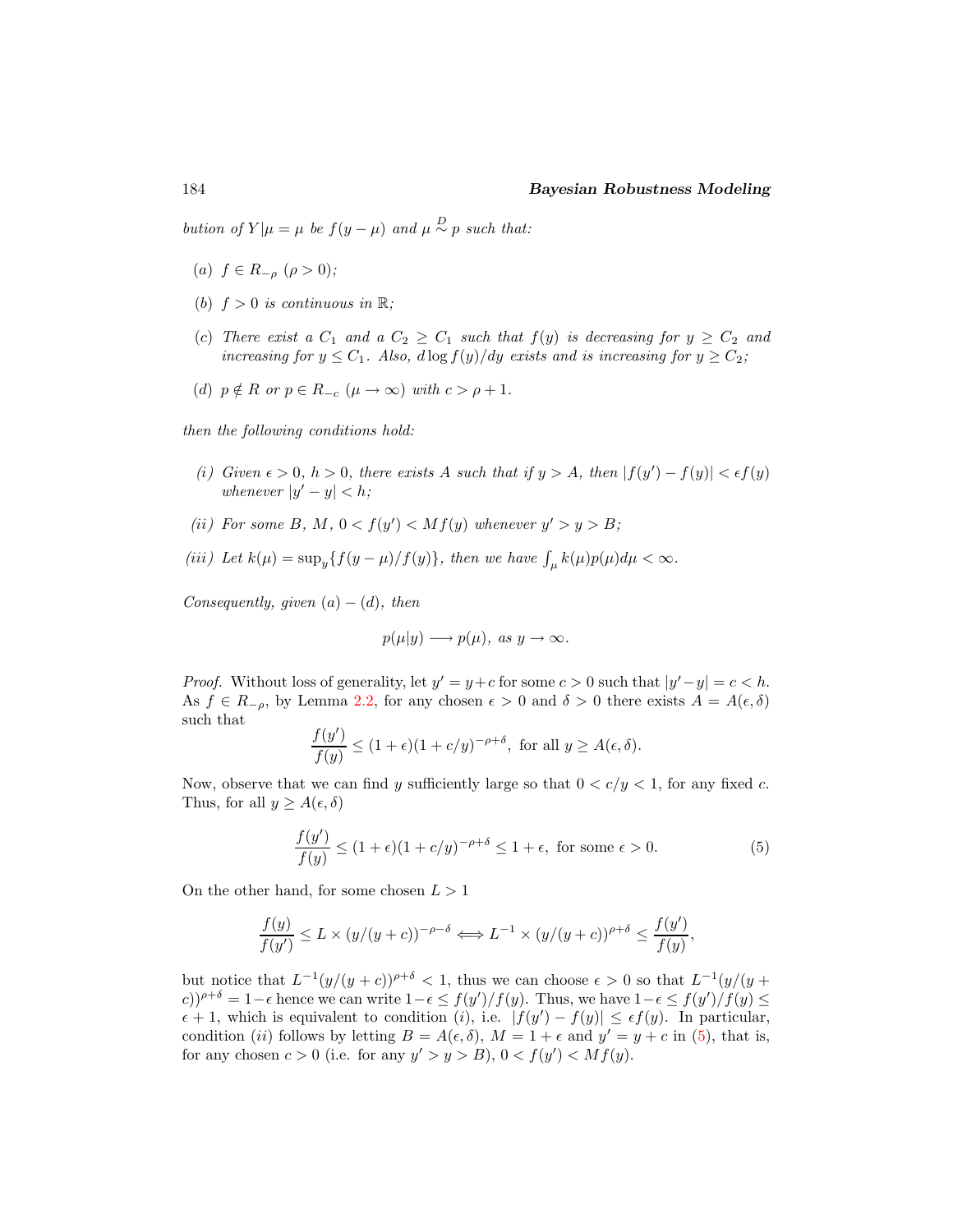Condition (*iii*): Given (*b*) and (*c*) and condition (*i*), O'Hagan (1979) showed that  $k(\mu) = \sup_{\mu} \{f(y - \mu)/f(y)\} \leq D/f(\mu)$  for some  $D > 0$  and  $\mu$  sufficiently large. But as  $f \in R_{-\rho}$  we can write  $k(\mu) \le D/f(\mu) = D \times \mu^{\rho} \times \ell(\mu)$ , where  $\ell(\mu) \in R_0$ . Thus

$$
\int_{\mu} k(\mu)p(\mu)d\mu \le D \int_{\mu} \mu^{\rho} \times \ell(\mu)p(\mu)d\mu,
$$

which always exist for all  $p(\mu)$  light-tailed and, alternatively, if  $p \in R_{-c}$  then

$$
\int_{\mu} \mu^{-\rho} \times \ell(\mu)p(\mu)d\mu = \int_{\mu} \mu^{\rho-c} \times \ell^*(\mu)d\mu < \infty, \text{ since } \rho - c < -1 \text{ and Lemma 2.3.}
$$

Thus  $p(\mu|y) \longrightarrow p(\mu)$ , as  $y \longrightarrow \infty$ .

In other words, regular variation of f with the regularity conditions  $(b)$  and  $(c)$ (see O'Hagan, 1979), implies Dawid's conditions, hence  $p(\mu|y) \rightarrow p(\mu)$  as  $y \rightarrow \infty$ . Hence, in order to satisfy Dawid's conditions, we need only satisfy Conditions  $(a)-(d)$ , which are much easier to verify. Indeed, regular variation can be verified simply by evaluating the limit  $(1)$ , condition  $(b)$  is quite direct, also condition  $(c)$ , which requires only that the tails of f should decay monotonically to zero on the extremes of the domain. Furthermore, note that Conditions  $(b)$  and  $(c)$  allow us to bypass the evaluation of sup<sub>y</sub> ${f(y-\mu)/f(y)}$  which may become relatively difficult in more complex densities.

The other case, in which we want to reject the prior distribution, also can be achieved in the same way. Also, the properties verified by Dawid and O'Hagan (such as proneness, resistance, credence, etc) also applied to the result above. In particular, credence is replaced by RV-Credence, which allows to use a broader class of distributions with different left- and right-hand tails decay.

# 6 Concluding remarks

The class of regularly varying distributions provides an easy way of understanding the behaviour of the posterior distribution for a scale parameter in the presence of atypical information. In particular, we have obtained explicitly the limiting posterior distribution as the conflicting information becomes sufficiently far away from the rest of the information. In addition, the conditions of Theorem 3.1 are relatively easy to verify, since, one of the conditions basically involves the evaluation of a limit and for the other condition, we can use a simple property of regular variation (Lemma 2.3) in order to guarantee the existence of the integral in the limiting posterior distribution. Furthermore, regular variation can also deal with the location parameter case (previously approached by Dawid and O'Hagan) in a simpler way, resulting in conditions which are relatively easier to verify than those proposed in the literature.

Note that, in order to illustrate the theory, we used a simple (and perhaps unrealistic) model. In practical problems where the prior information may be more complex, the verification of the conditions may become difficult. However, the properties of regular

 $\Box$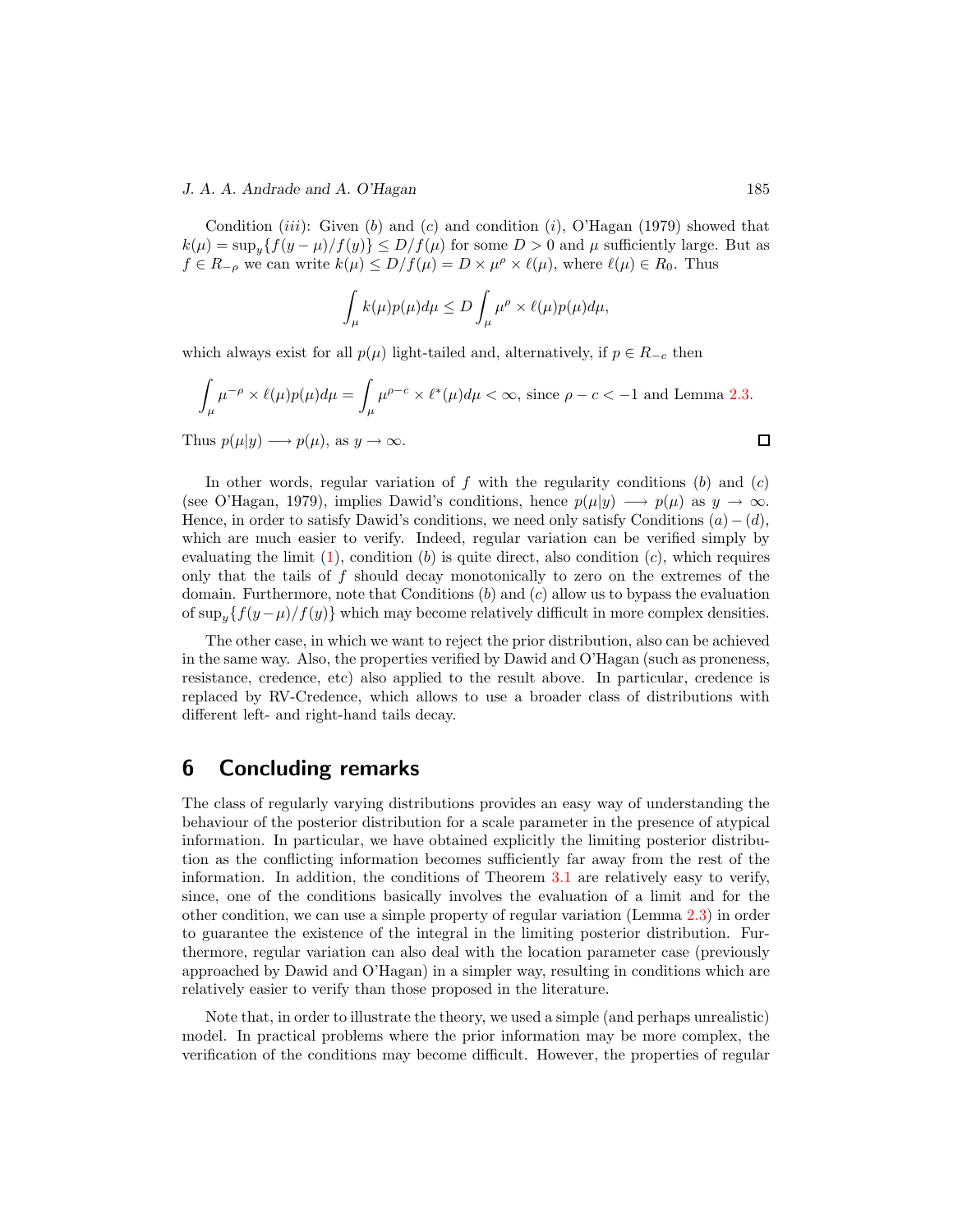variation may be helpful in assessing the tail behaviour of more complex distributions. For instance, the tails behaviour of a mixture of distributions may be assessed by the simple property of the sum of regularly varying functions.

Although this paper is not concerned with the detection of conflicts, there is a close connection between heavy-tailed modelling and the ideas of model criticism and measures of surprise discussed in, for example, O'Hagan and Forster (2004, §8.29-49).

As we showed, regular variation is an elegant representation of tails which behave like power functions and, it is sufficient to yield robust posterior distributions for either location or scale parameters. However, it is important to point out that the regularly varying class does not embrace all the distributions with robust properties. For instance, the double-exponential distribution is not regularly varying, but Pericchi and Smith (1992) noted that, in the location-parameter context, it can be used to obtain a posterior distribution robust to conflicts. However, the conflicting information is not completely rejected, but there is an initial influence which does not vanish as the conflict becomes more extreme.

More generally, the exponential power distribution (EPD) proposed by Box and Tiao (1973) (which embraces the double-exponential distribution) is not regularly varying but can provide robust posterior distributions for the location parameter. Furthermore, there are distributions from the exponential family which allow one to obtain robust behaviour of the posterior distribution; Pericchi et al (1993) provide some results (and examples).

In more complex structures where the parameters of interest are location and scale parameters, the posterior distribution can also be robust to anomalies such as outliers. However, care must be taken because the interaction amongst the data and prior distributions implies a multivariate problem which is not treatable by univariate regular variation theory. We are currently preparing another paper in which we explore the behaviour of models involving location-scale structures.

# **Bibliography**

- Aljan<sup>v</sup> cić, S. (1973). "Asymptotic Mercerian Theorems Involving Slowly Varying Functions." Matematički Vesnik, 25:331-337.
- (1982). "Regularly Varying Functions in Asymptotic Mercerian Theorems." Acad´emie Serbe des Sciences et des Arts, Classe des Sciences Mathmatiques et Naturelles Bulletin, 12:23–30.
- Athreya, K. B., S. N., Lahiri, and Wu, W. (1998). "Inference for Heavy Tailed Distributions." Journal of Statistical Planning and Inference, 66:61–75.
- Bingham, N. H., Goldie, C. M., and Teugels, J. L. (1987). "Regular Variation." In Encyclopedia of Mathematics and Its Applications, volume 27. Cambridge: Cambridge University Press.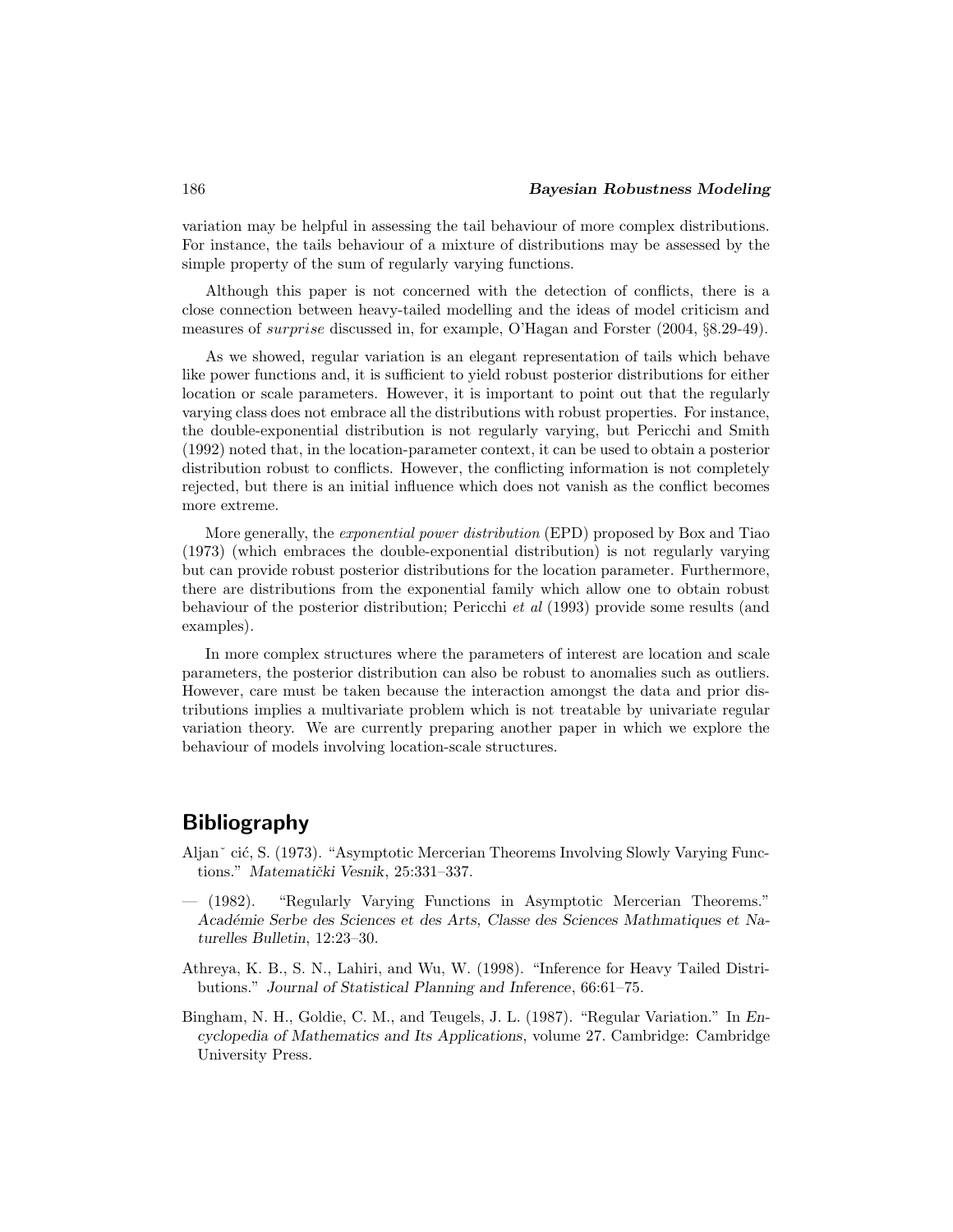- Bojanic, R. and Karamata, J. (1963a). "Class of Functions of Regular Asymptotic Behaviour." Technical Report 436, Mathematics Research Center, Madison, Wisconsin.
- (1963b). "Slowly Varying Functions and Asymptotic Relations." Technical Report 432, Mathematics Research Center, Madison, Wisconsin.
- Box, G. E. P. and Tiao, G. C. (1973). Bayesian Inference in Statistical Analysis. New York: Wiley.
- Dawid, A. P. (1973). "Posterior Expectations for Large Observations." Biometrika, 60:664–667.
- de Finetti, B. (1961). "The Bayesian Approach to the Rejection of Outliers." In Proceedings of the 4th Berkeley Symposium on Mathematical Statistics and Probability, volume I, 99–210. Berkeley, California: University of California Press.
- de Haan, L. (1970). "On Regular Variation and its Application to the Weak Convergence of Sample Extremes." Mathematical Centre Tracts 32, Mathematisch Centrum, Amsterdam.
- (1974). "Equivalence Classes of Regularly Varying Functions." Stochastic Processes and their Applications, 2:243–259.
- Feller, W. (1971). An Introduction to Probability and its Applications, volume II. New York: Wiley, 2nd edition.
- Fernandez, C., Osiewalski, J., and Steel, M. F. J. (1995). "Modelling and Inference with V-spherical Distributions." Journal of the American Statistical Association, 90:1331–1340.
- Geluk, J. L. (1996). "Tails of Subordinated Laws: The Regularly Varying Case." Stochastic Processes and Their Applications, 61:147–161.
- Haro-López, R. (1999). "On Robust Bayesian Analysis for Location and Scale Parameters." Journal of Multivariate Analysis, 70:30–56.
- Karamata, J. (1930). "Sur un Mode de Croissance Régulière des Fonctions." Mathematica (Cluj), 4:38–53.
- Le, H. and O'Hagan, A. (1998). "A Class of Bivariate Heavy-tailed Distributions." Sankyā: The Indian Journal of Statistics, B-60:82-100.
- Lindley, D. V. (1968). "The Choice of Variables in Multiple Regression (With Discussion)." Journal of the Royal Statistical Society, Series B, 30:31–66.
- Neyman, J. and Scott, E. L. (1971). "Outlier Proneness of Phenomena and of Related Distributions." In Rustagi, J. S. (ed.), Optimizing Methods in Statistics. New York: Academic Press.